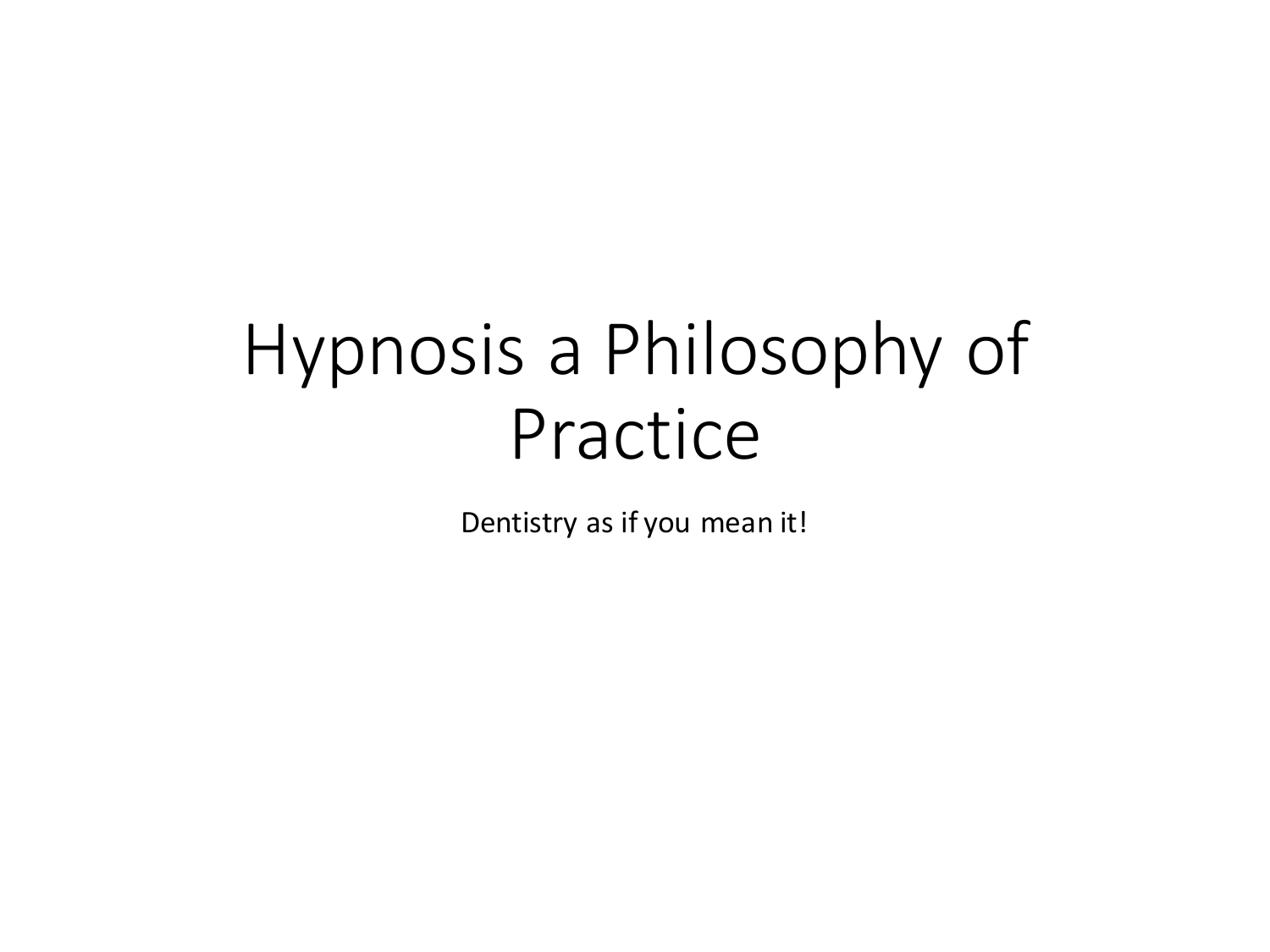## An Outline

- Introductions.
- $\cdot$  700 $m$ .
- Communication and meaning.
- Reflections on hypnosis as an item of treatment.
- Hypnosis as a philosophy of practice.
	- With our patients.
	- With our staff.
	- With ourselves.
- Audit.
	- Should we.
	- How can we.
- MSc Clinical and Academic Hypnosis.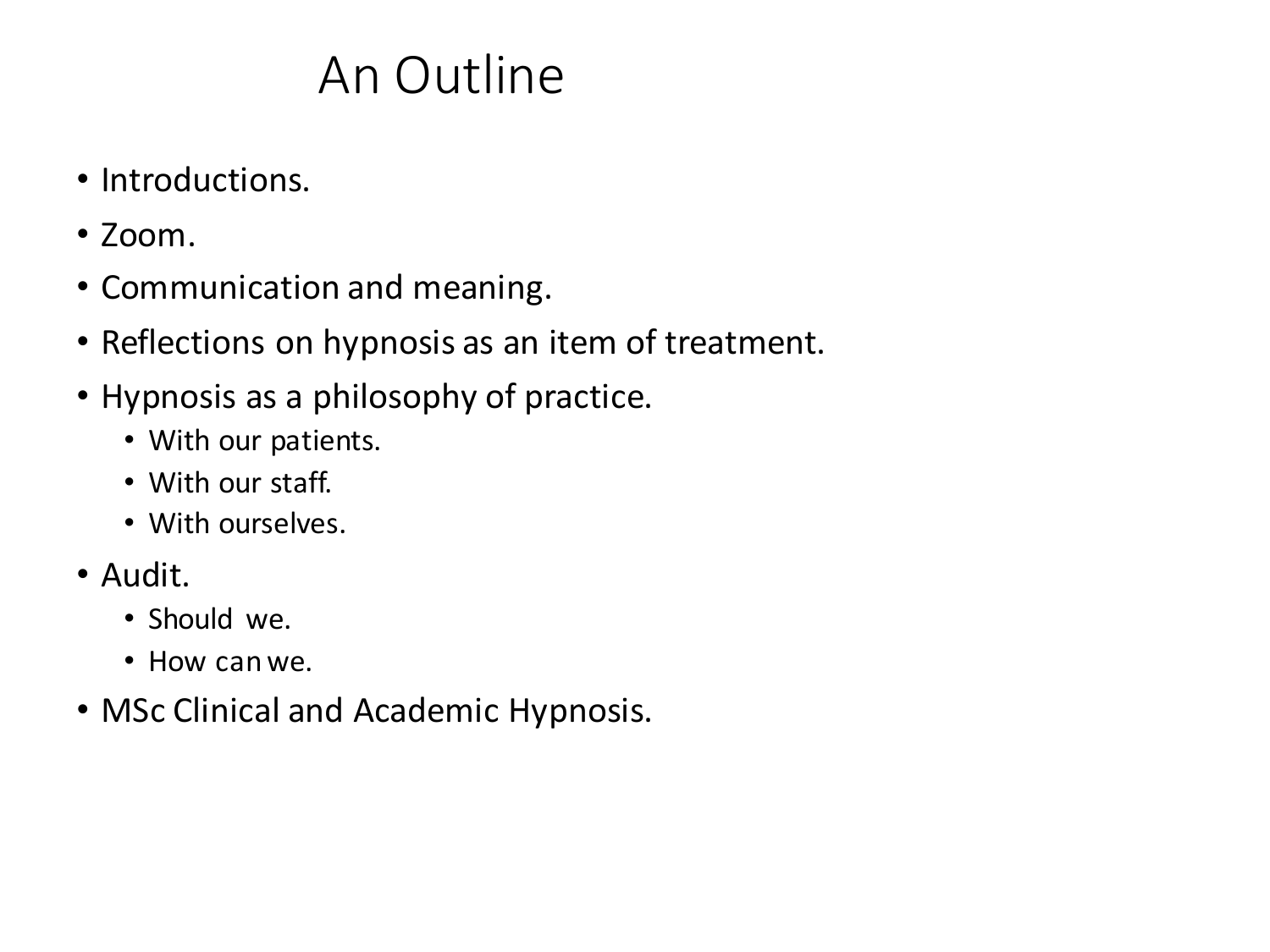## A Co-operative Project

- "The field of hypnosis is a collection of techniques in need of a unifying theory".
	- Hall, J.A. (1989) Hypnosis a Jungian Perspective page 7
- "The field of hypnosis is a collection of techniques free of a unifying theory".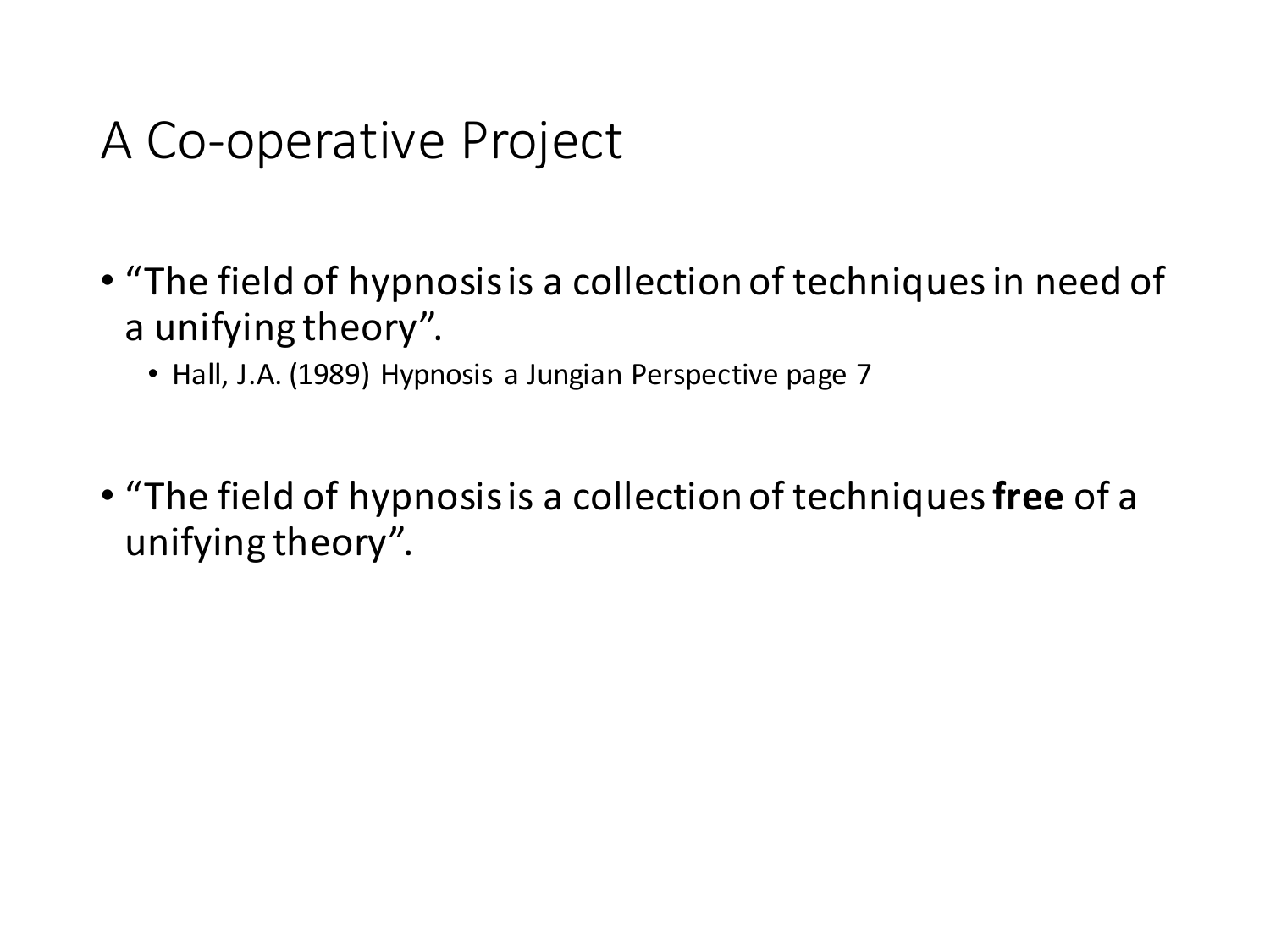

### René Magritte 1898 1967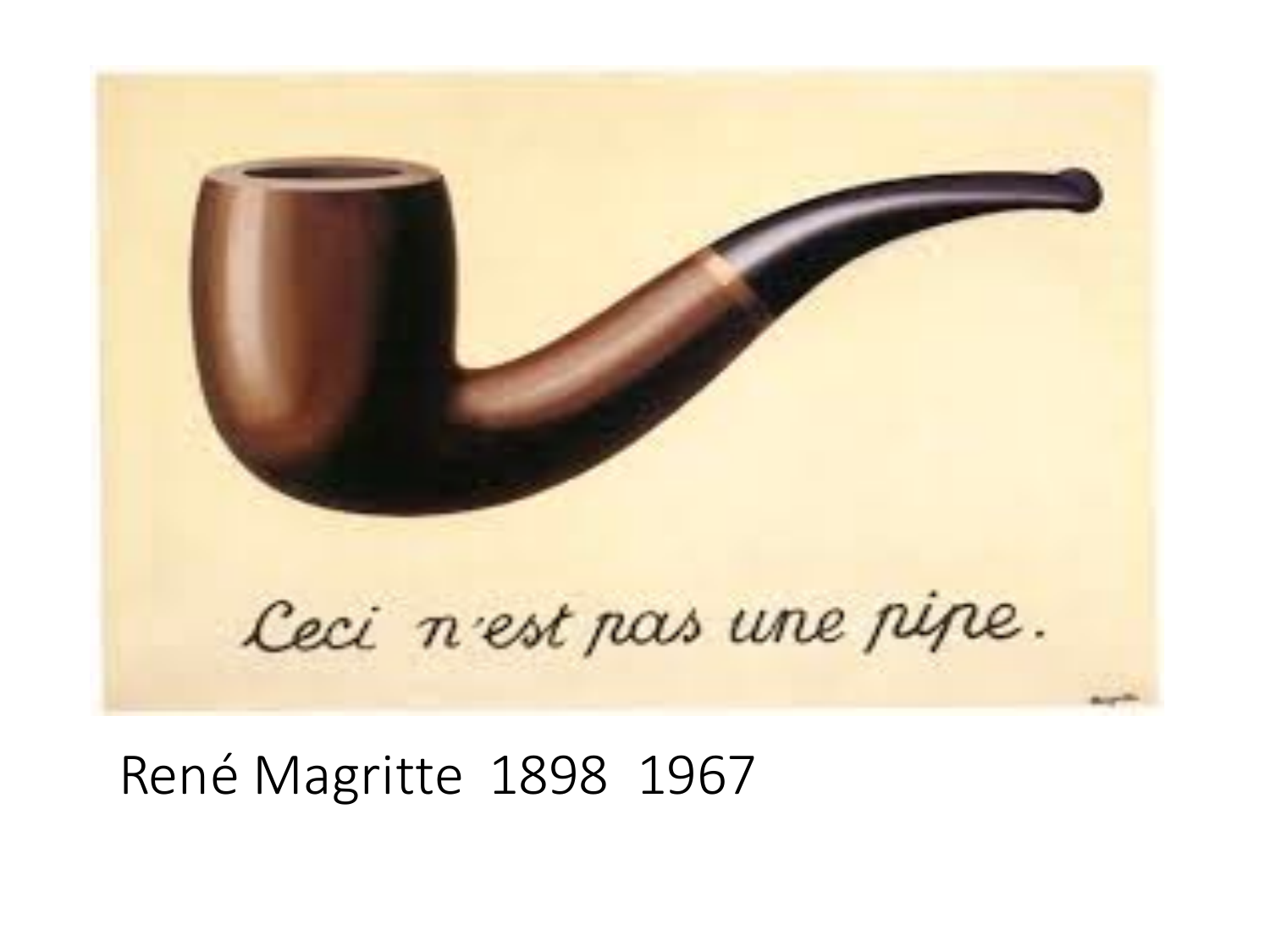

"When I use a word," Humpty Dumpty said in rather a scornful tone, "it means just what I choose it to mean  $-$  neither more nor less."

"The question is," said Alice, "whether you can make words mean so many different things."

"The question is," said Humpty Dumpty, "which is to be master - that's all."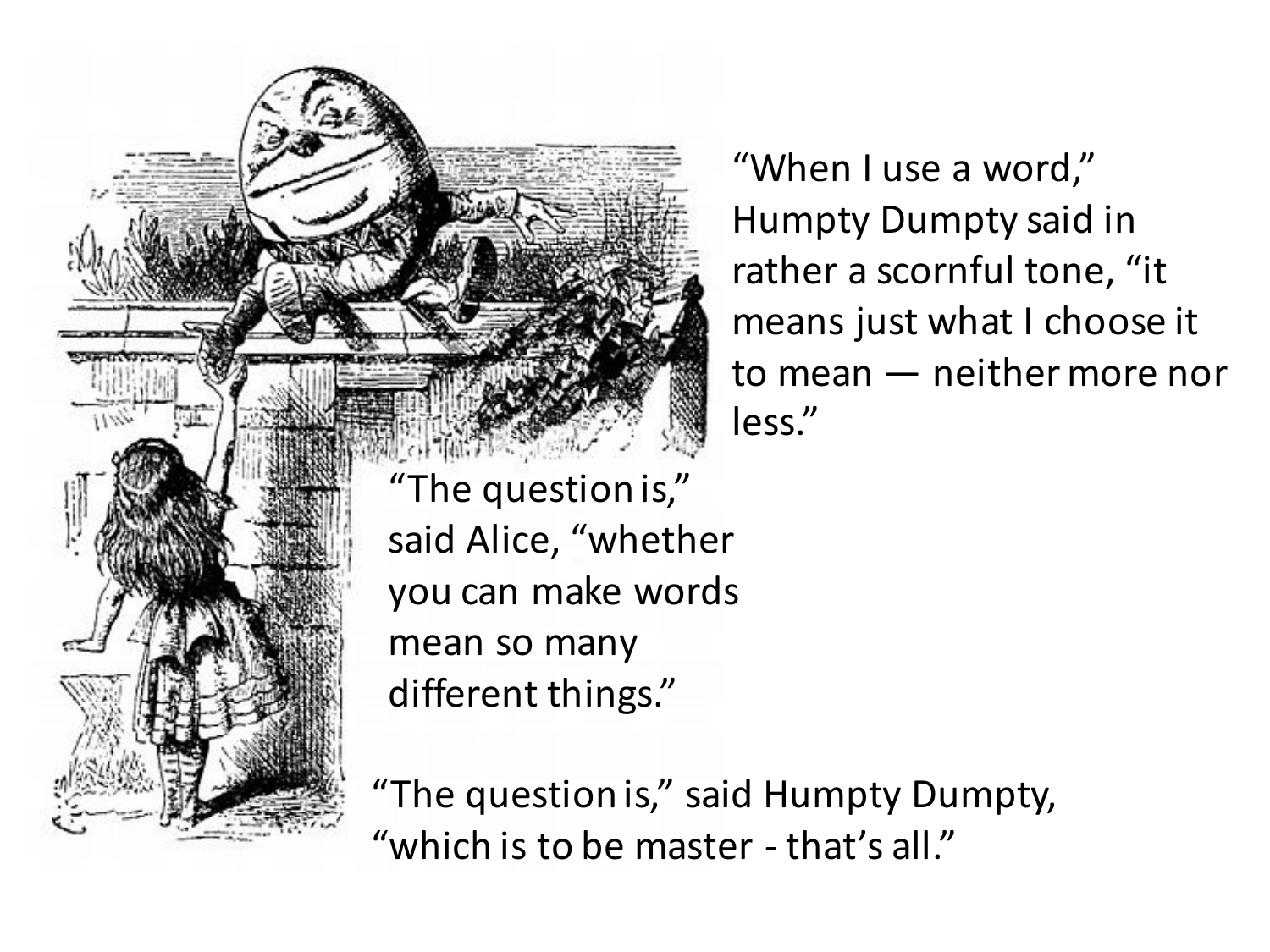A man that looks on glass, on it may stay his eye; or if he pleaseth, through it pass, and then the heaven espy.

George Herbert, 1633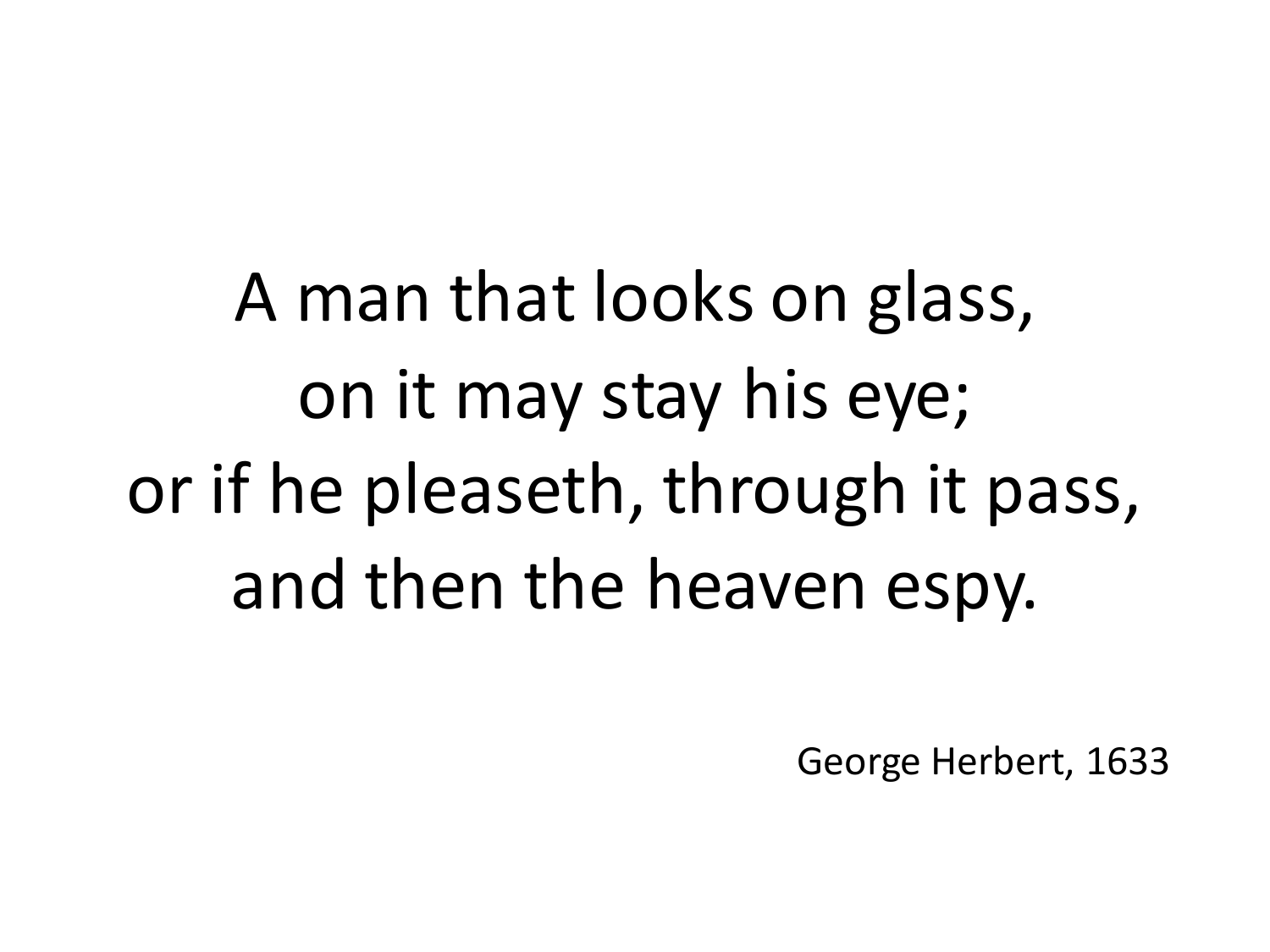• Traditionally, medical care has been viewed as a practice that is based on rational and considered thought.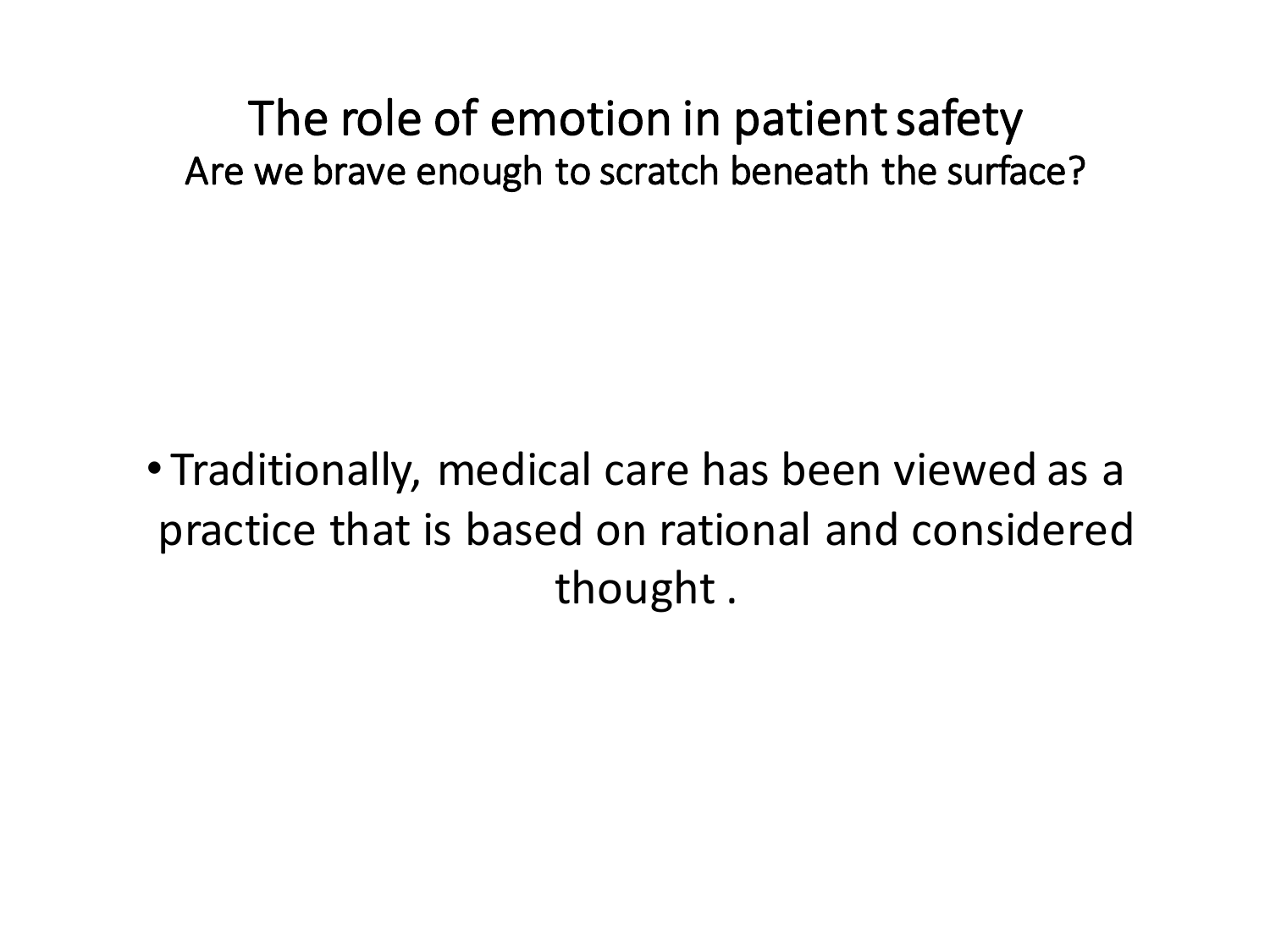- However healthcare professionals do emotional work; they deal with pain, joy, anxiety, unhappiness, hope, loss and anger on a daily basis.
- And healthcare professionals are also human, and therefore come to that work with their own emotional states and traits that influence their response to these factors and the way they react to situations, patients and colleagues.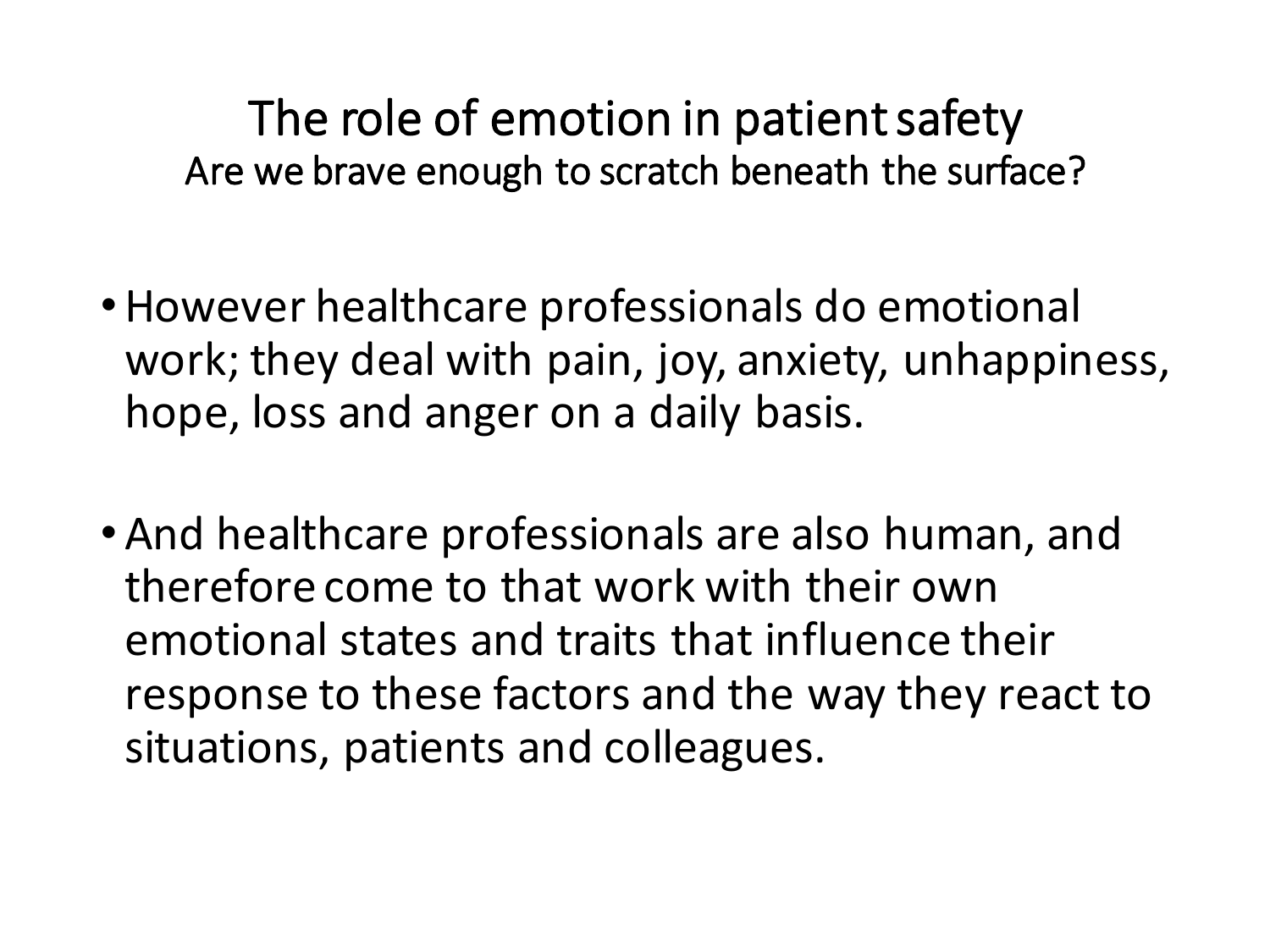• As such, emotions play an intrinsic role in clinical judgement, and will do so increasingly as patients (with their own emotions) are asked to be fully involved in their own care, with decisions made in partnership with clinicians.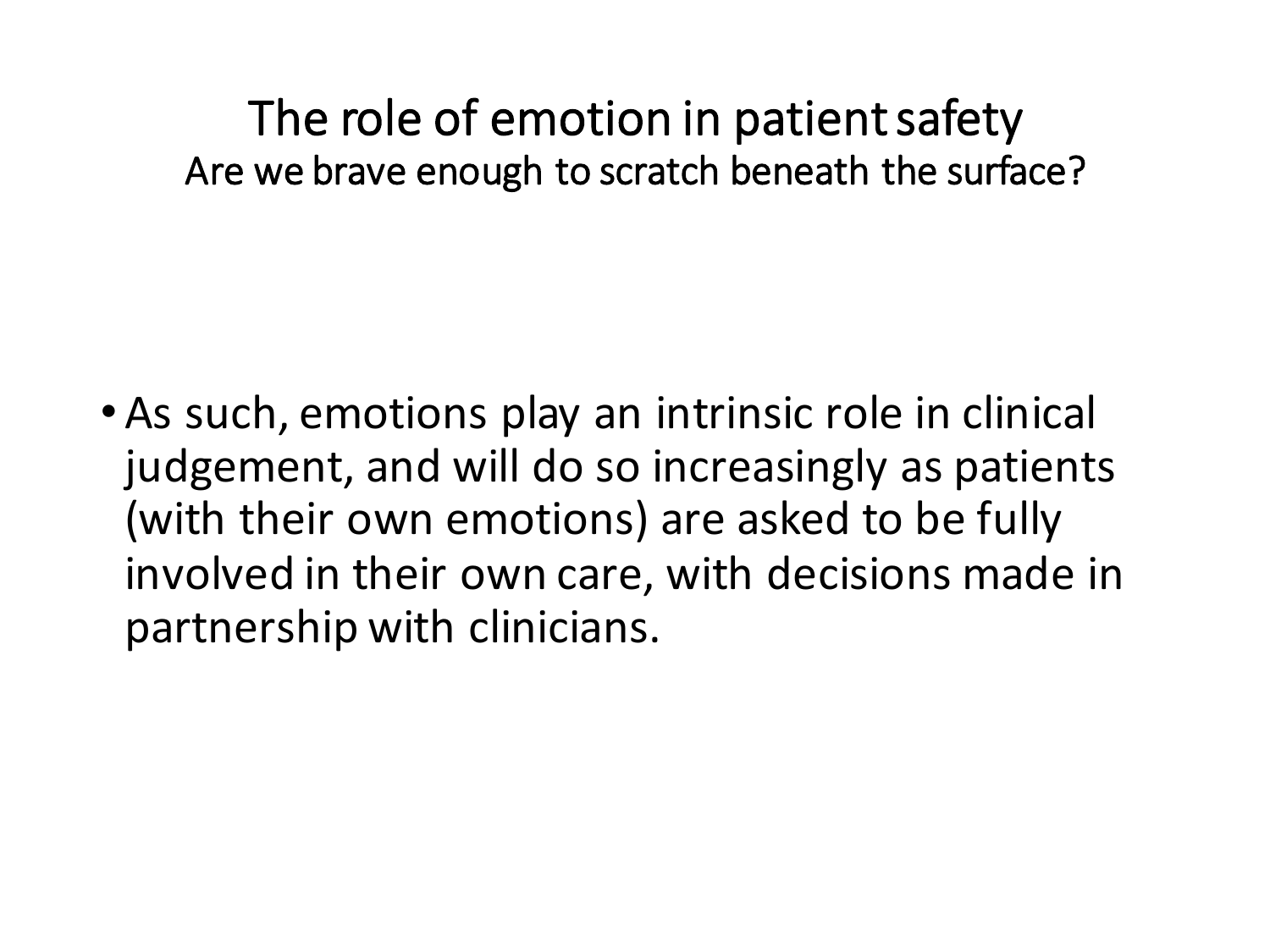- •**'**How providers feel, their emotional or affective state, may exert a significant, unintended influence on their patients, and may compromise safety'
	- Croskerry P, Abbass A, Wu AW. Emotional Influences in patient safety. J Patient Safety 2010; 6: 199-205.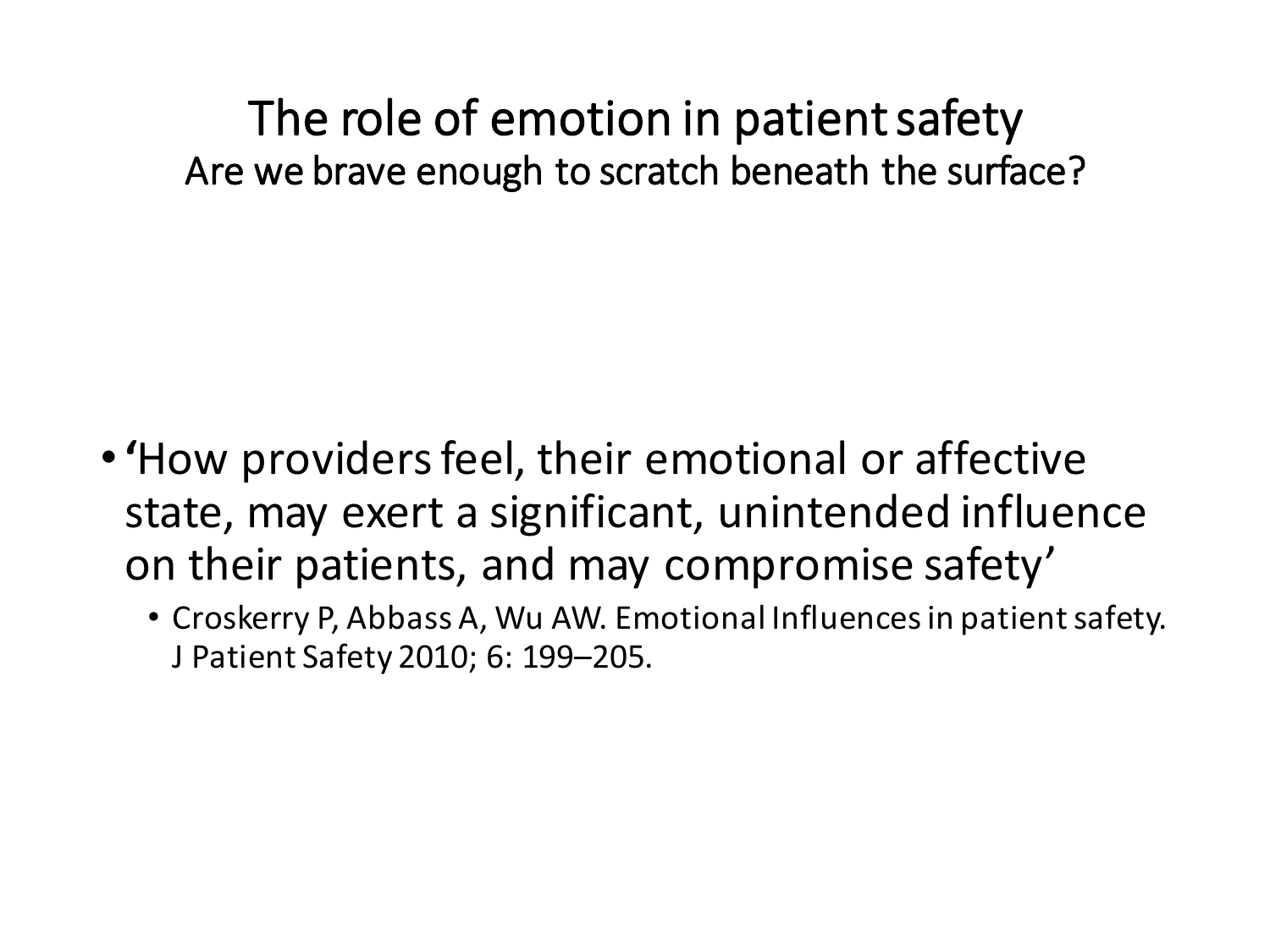- Healthcare professionals work in emotional environments, but the potential impact of emotion on patient safety is not widely acknowledged.
- Emerging 'second victim' literature shows that error has emotional repercussions for healthcare providers.
- Positive and negative feelings may influence clinical decision-making and healthcare professionals' responses to clinical situations  $-$  yet little is known about how these may contribute to patient outcomes.
- The tendency to view clinical practice as a purely rational process hinders consideration of the potential impact of emotion on healthcare safety.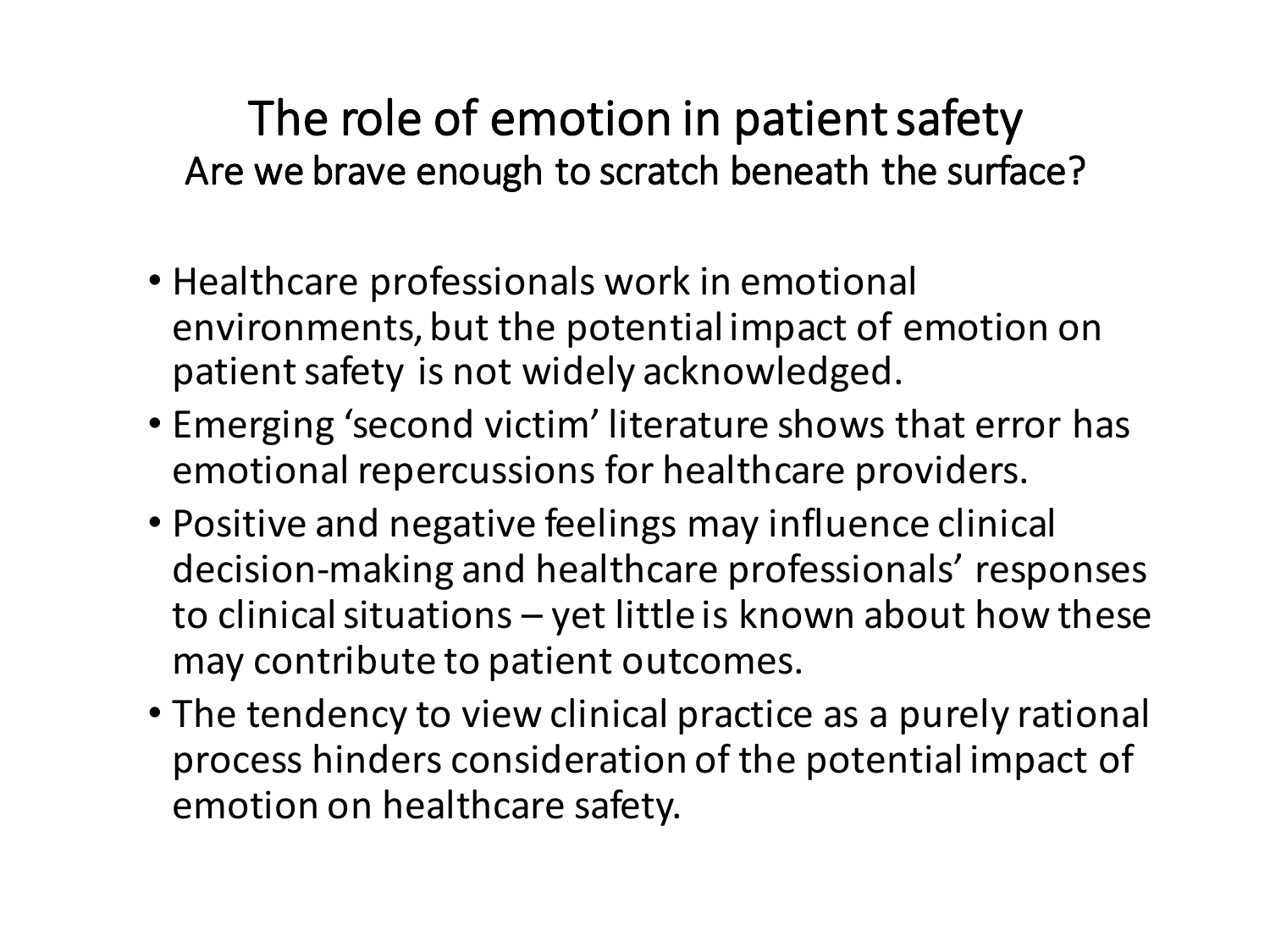## Caution! Reductionism ahead

- Hypnosis as a philosophy of practice.
	- With our patients.
	- With our staff.
	- With ourselves.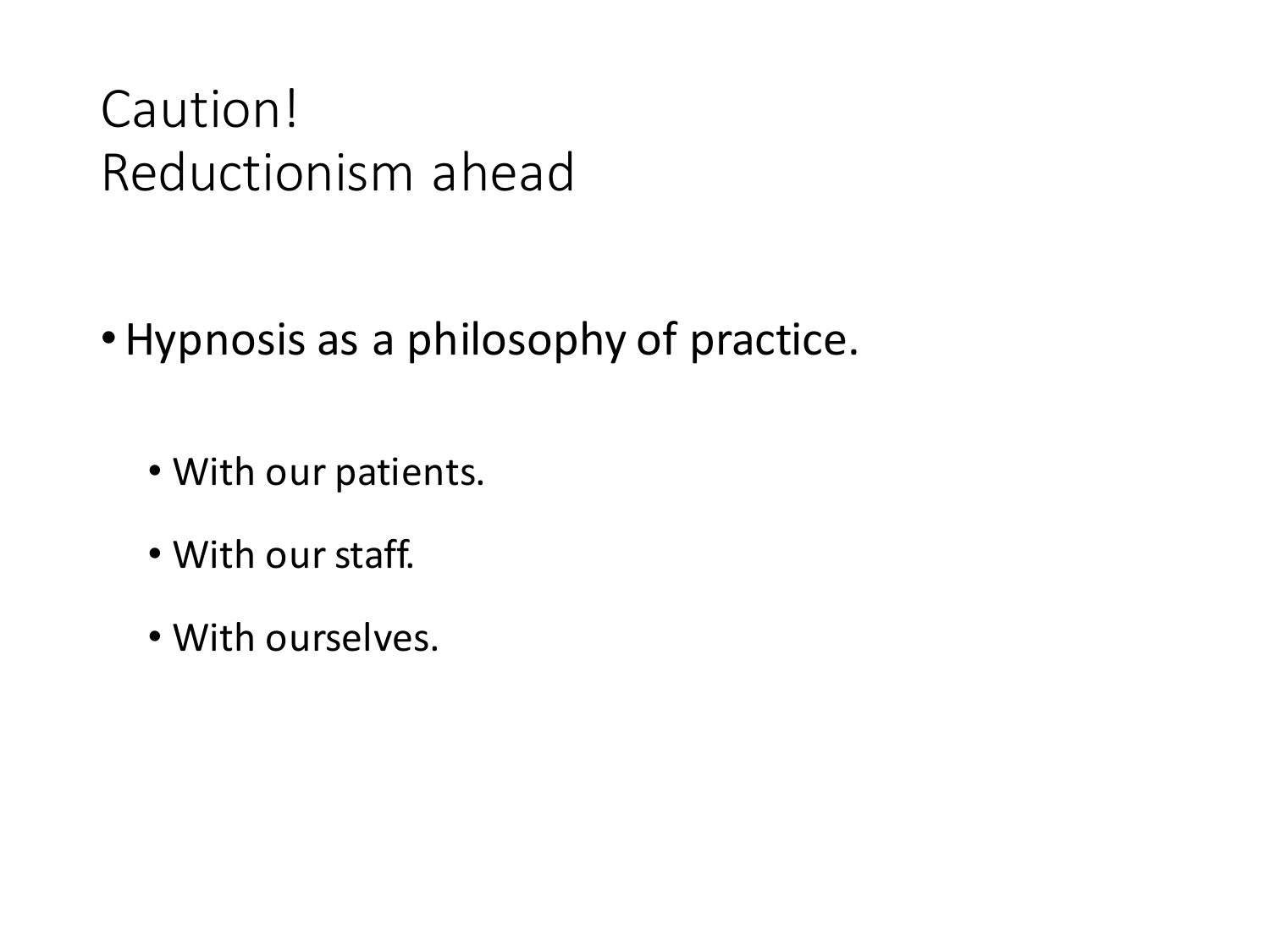## The Ship of Theseus

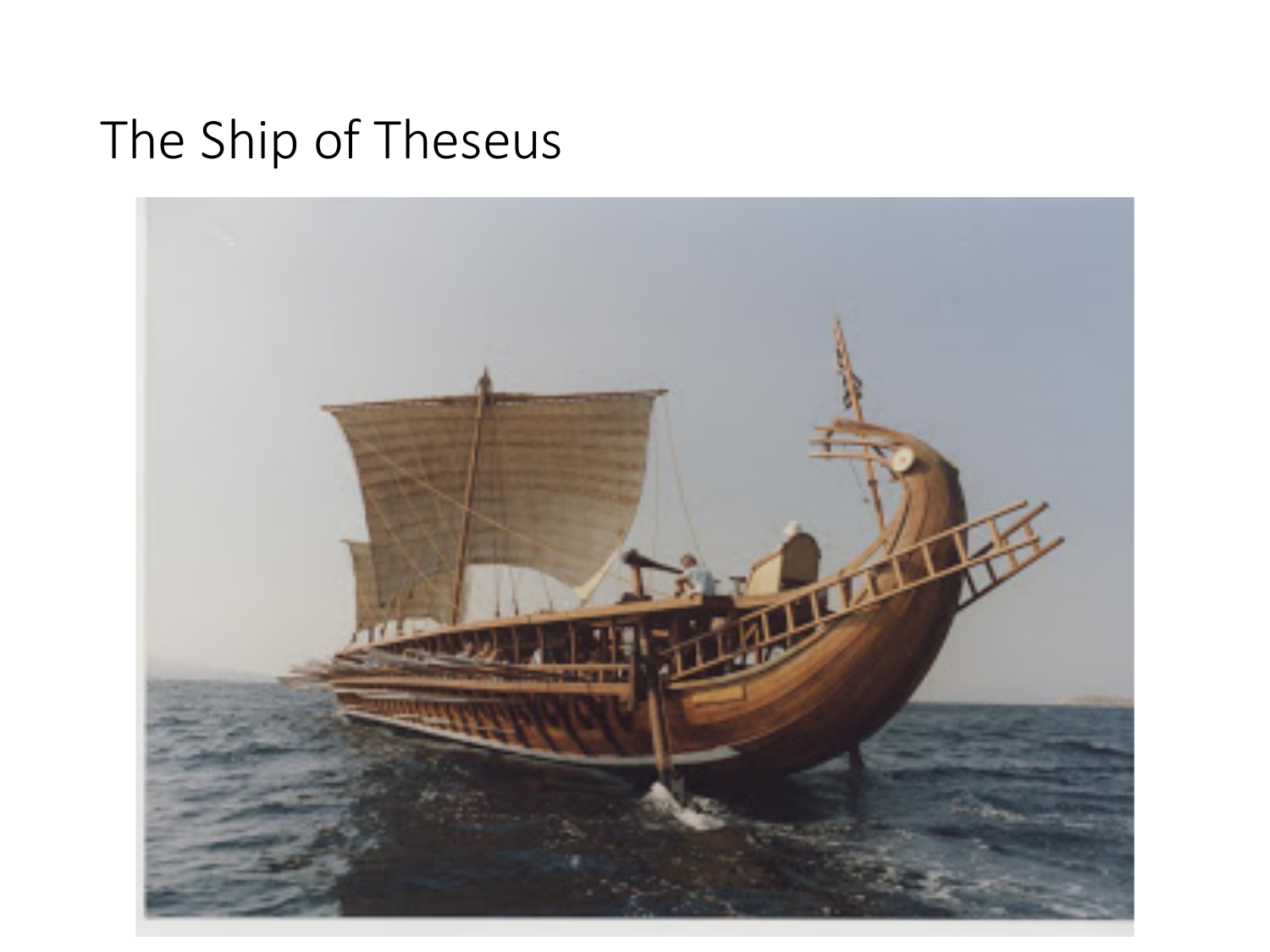## Suggestion Molar Endodontics

#### • How was it before

ú This may well be painful and you will need to take some analgesics.

It will probably hurt for about three days.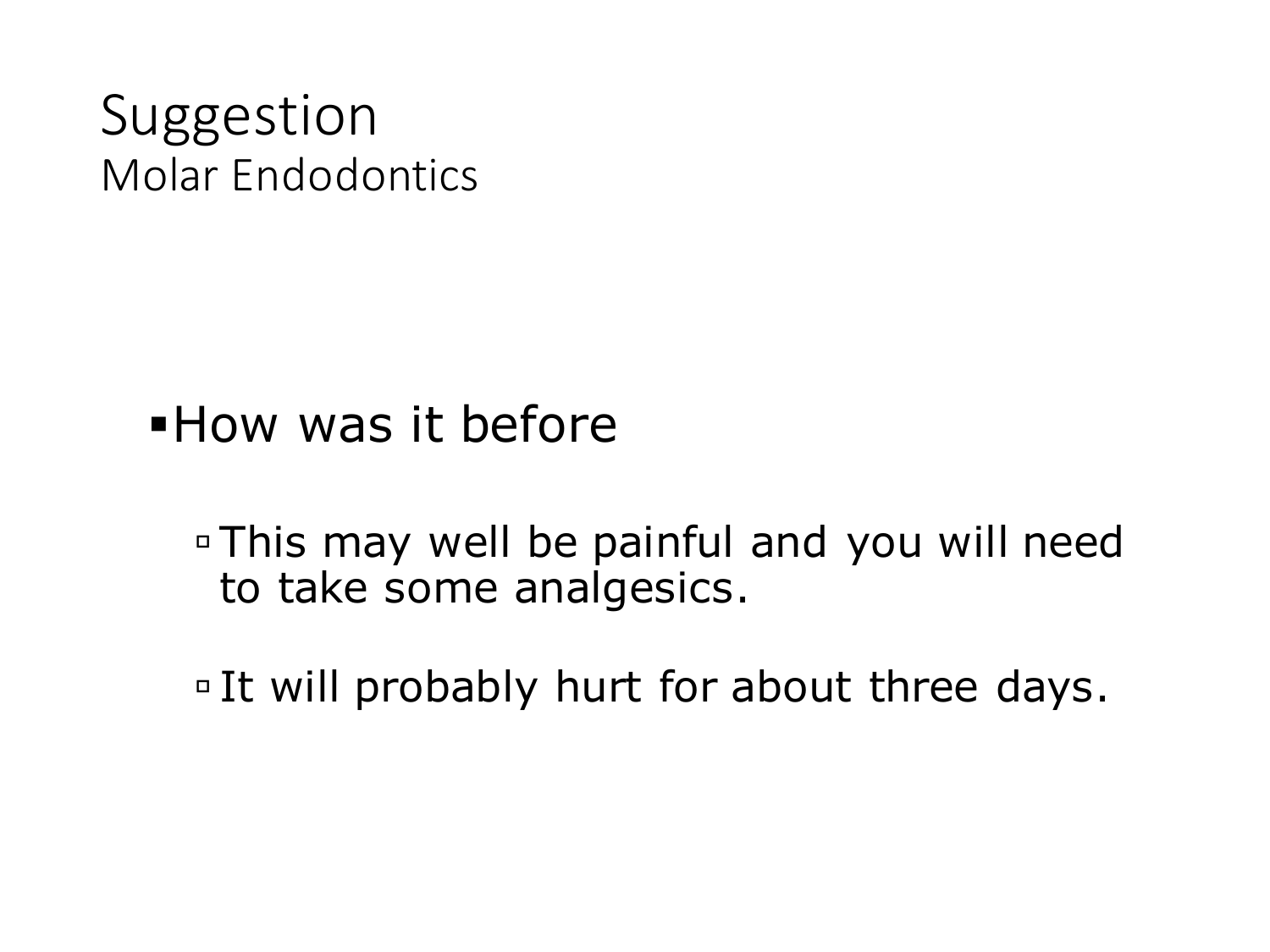## Suggestion Molar Endodontics

§How is it now

<sup>□</sup> This will be as it needs to be. As the healing occurs these tablets will ease any discomfort.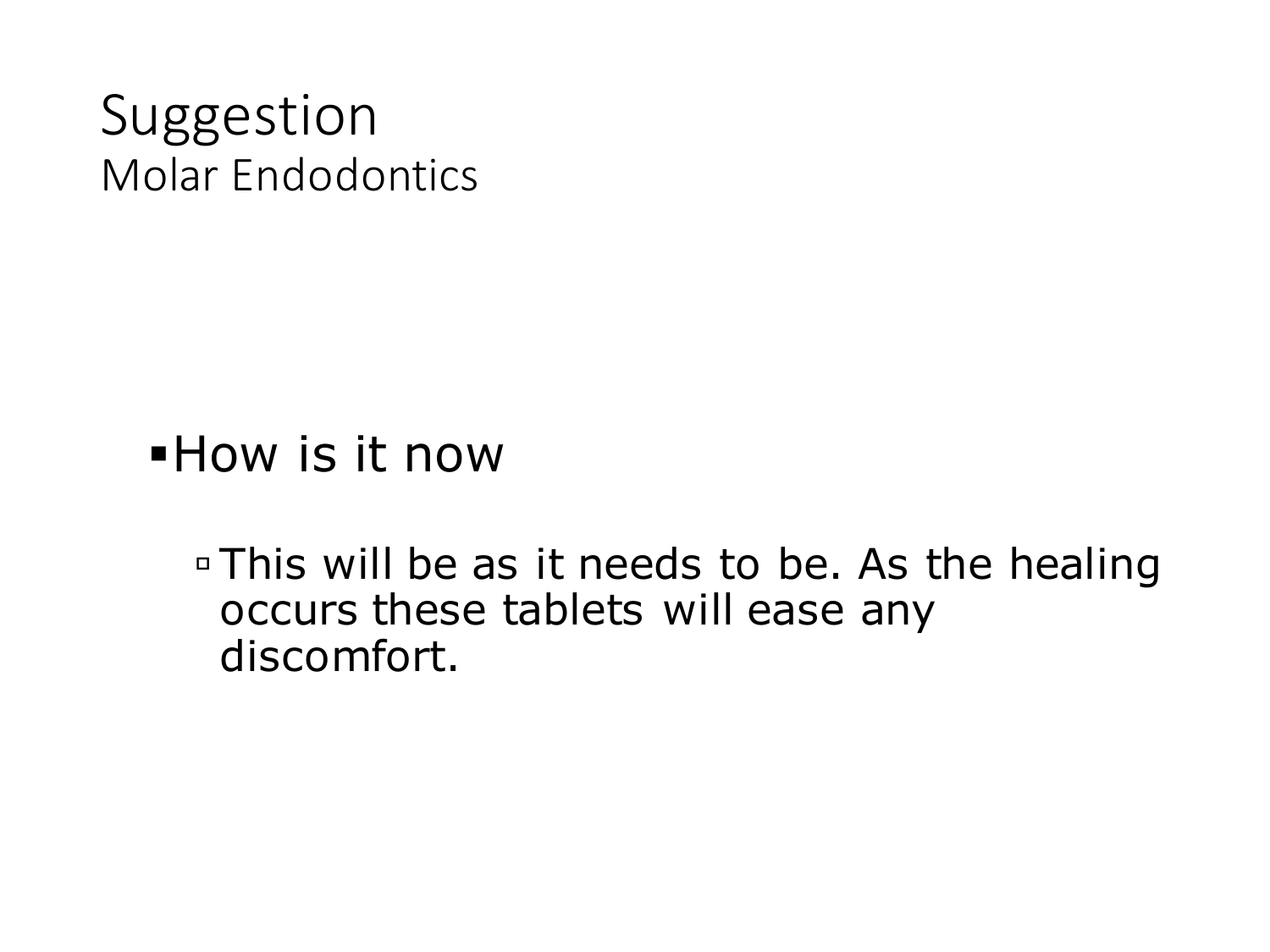## Suggestion Molar Endodontics

### • How could it be better

ú Perhaps a more paternal directive approach (with the right patient) Your tooth is now ready to continue healing and work successfully in your mouth.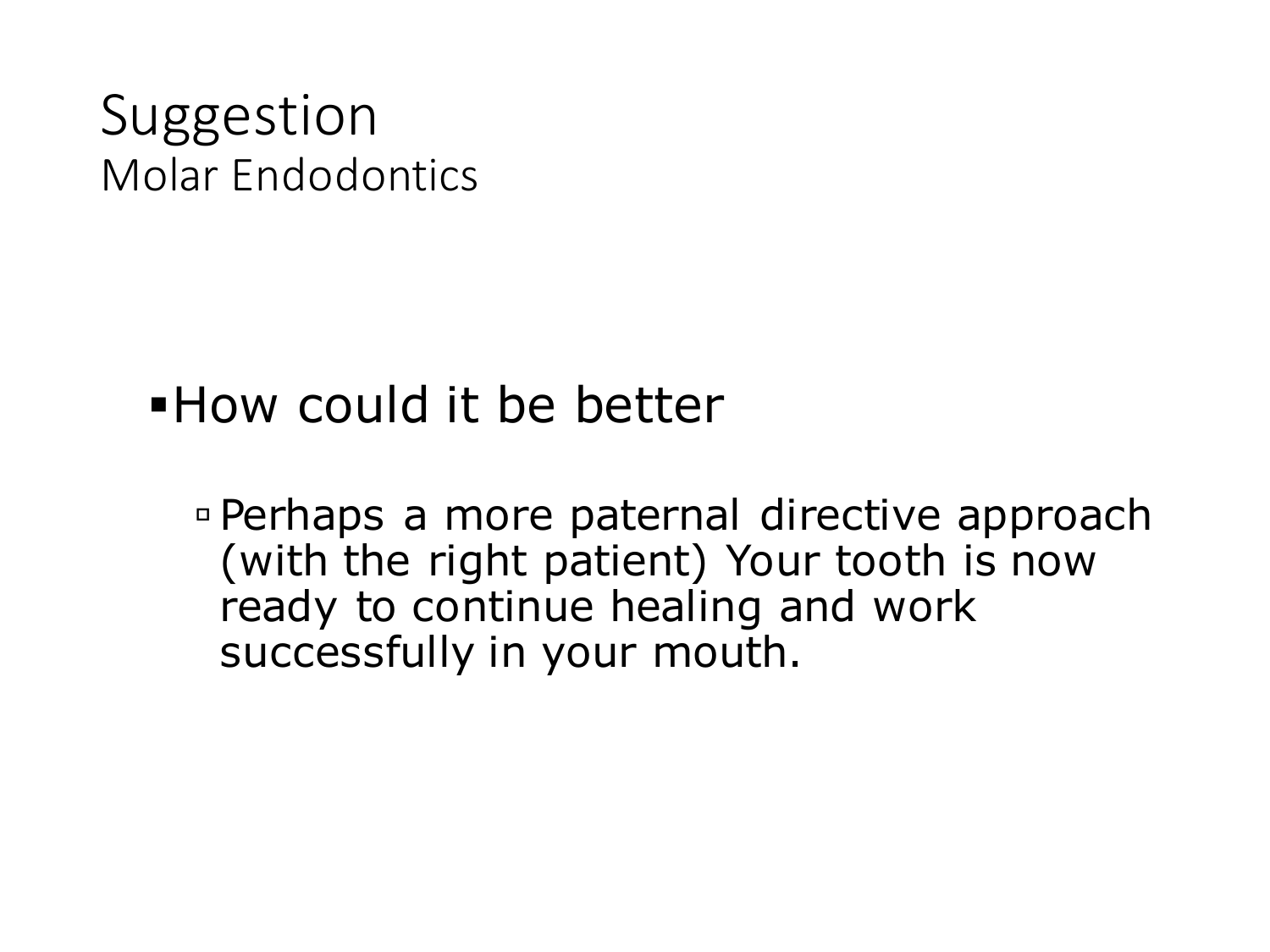Post Hypnotic Suggestion Fitting New Full / Full Dentures

§How was it before

ú Now you have got a lot to get used to here.

□ Its' a foreign body in your mouth, speech will be difficult, and you will really have to work at eating start of with soft bland diet.

ú Don't worry if people stare at you.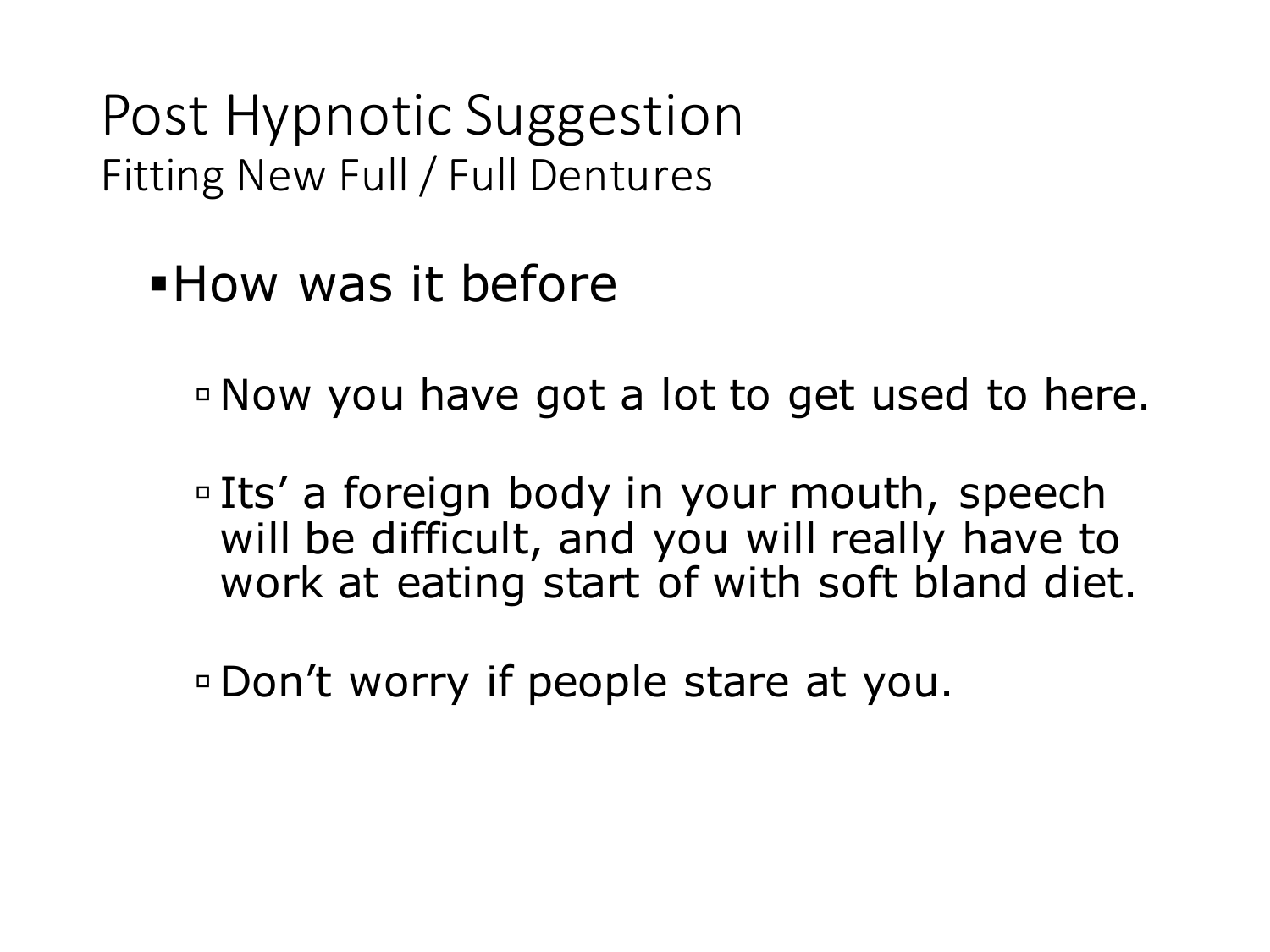Post Hypnotic Suggestion Fitting New Full / Full Dentures

§How is it now

**Example That really does look very natural, and you** are managing your speech with such skill.

ú Enjoy progressively learning the skills of eating all those things you have been finding difficult with your old dentures.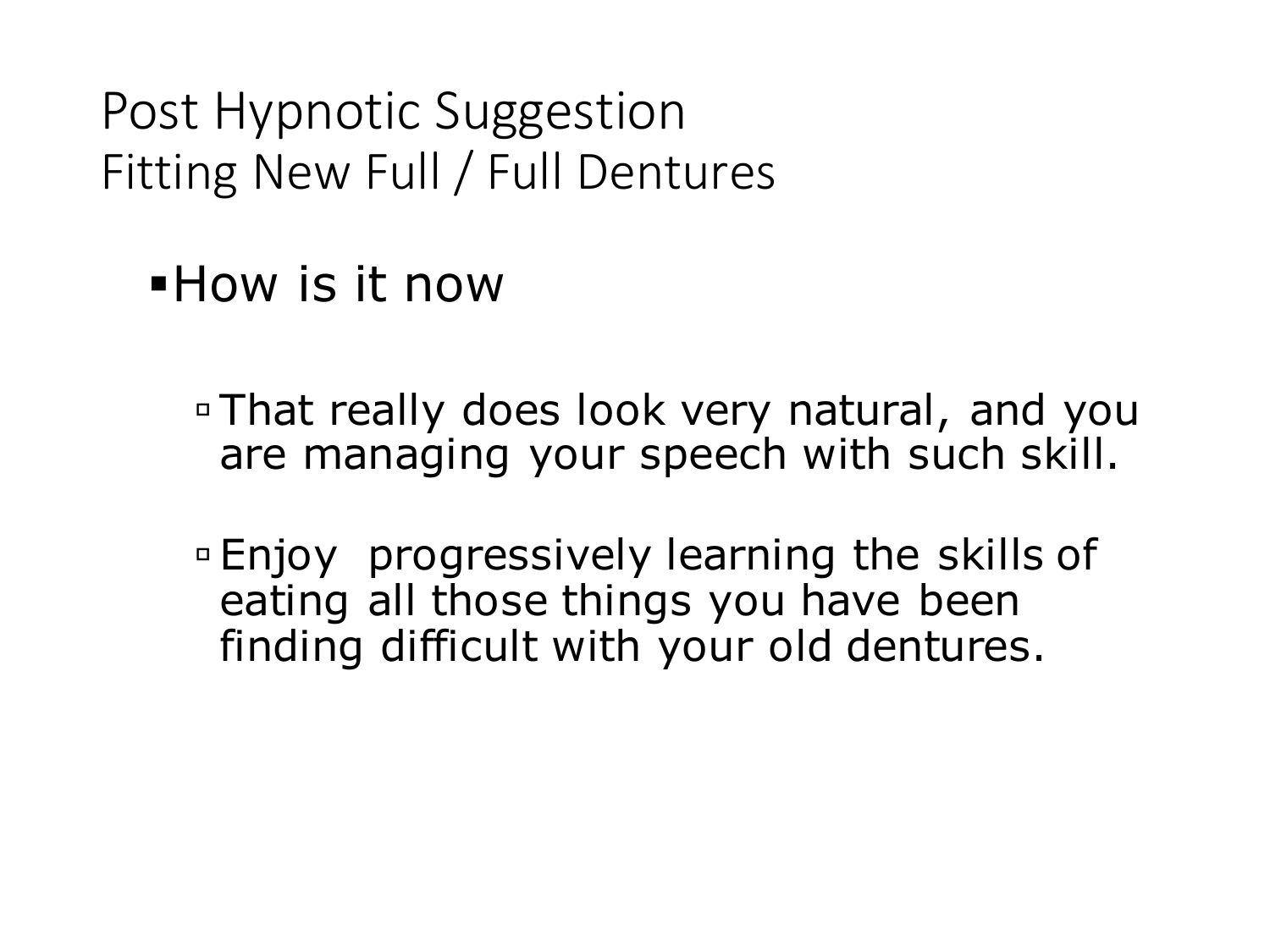Post Hypnotic Suggestion Fitting New Full / Full Dentures

## §How could it be better

- ú Perhaps after reviews have established mechanical competence, the use of classical inductions and post hypnotic suggestions?
- □ But I worry about masking unresolved and unnoticed functional problems.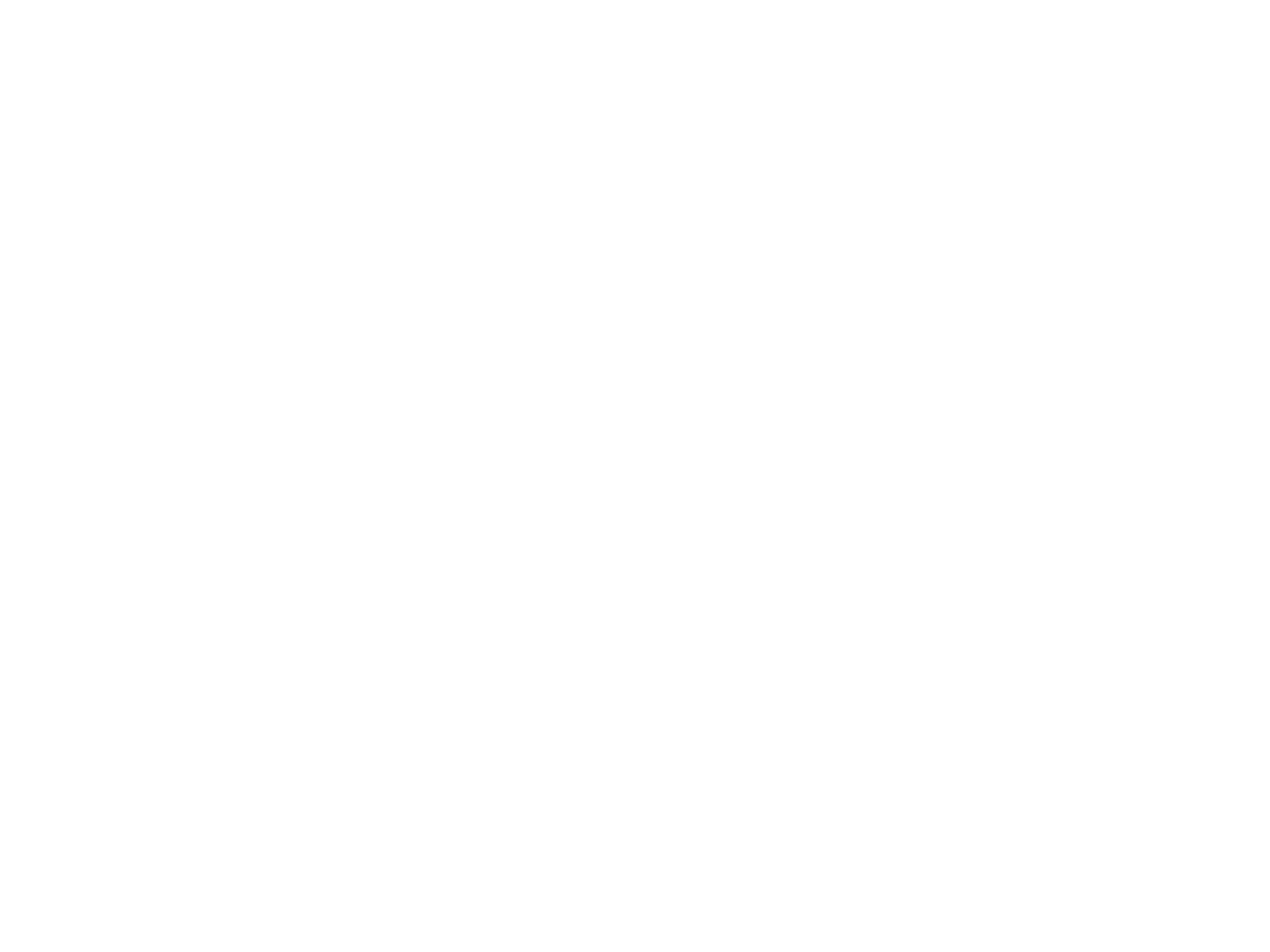## With our staff.

- To work as a team to make hypnotic interventions effective and congruent.
- It is important that all staff with patient contact receptionist, nurses, hygienists are all aware of hypnotic principals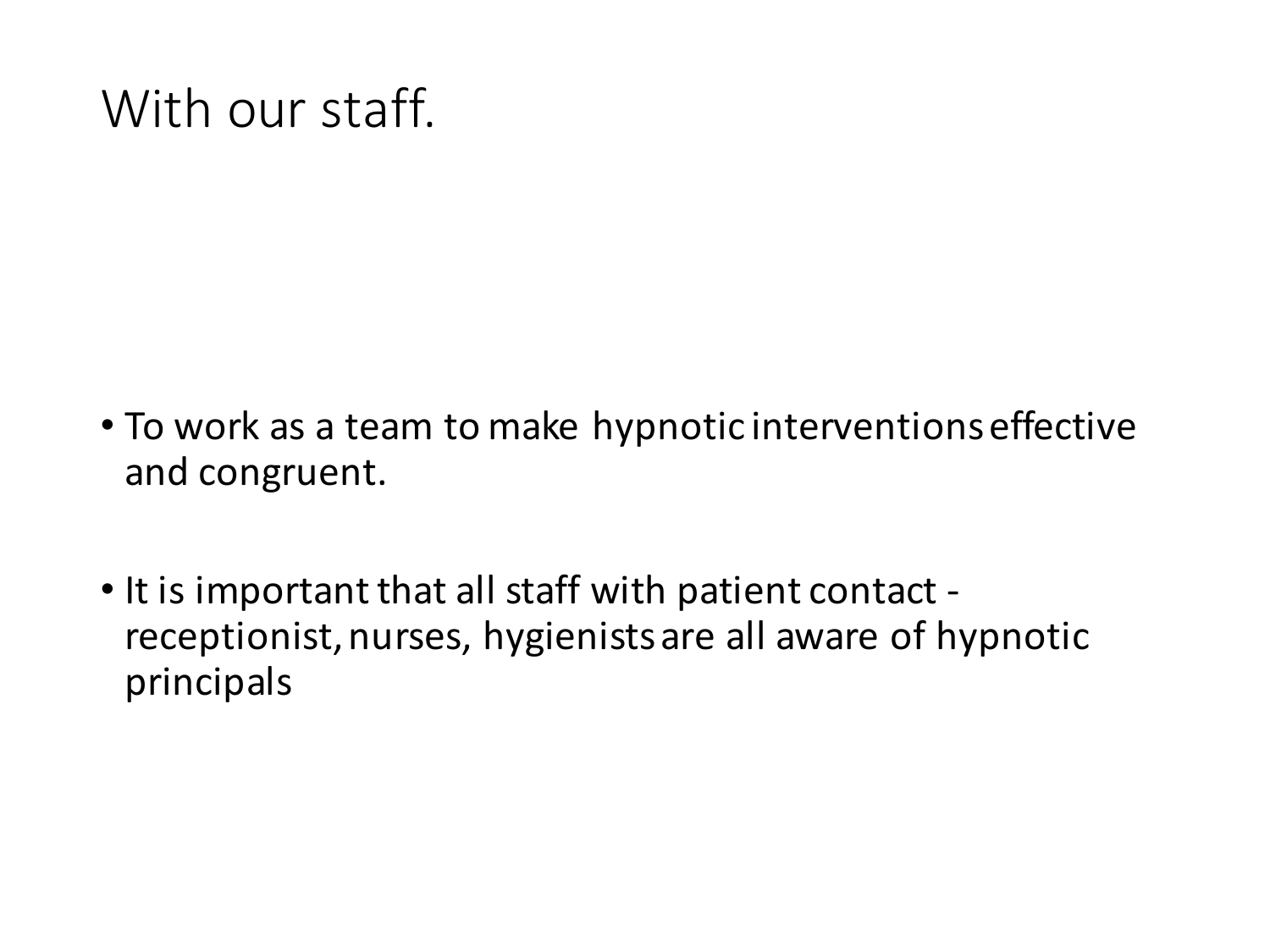## With our Staff

- It is important that all staff with patient contact receptionist, nurses, hygienists are all aware of hypnotic principals
	- Positive and negative suggestion
	- Communication styles
	- Body language
- An awareness that they are all part of the dance.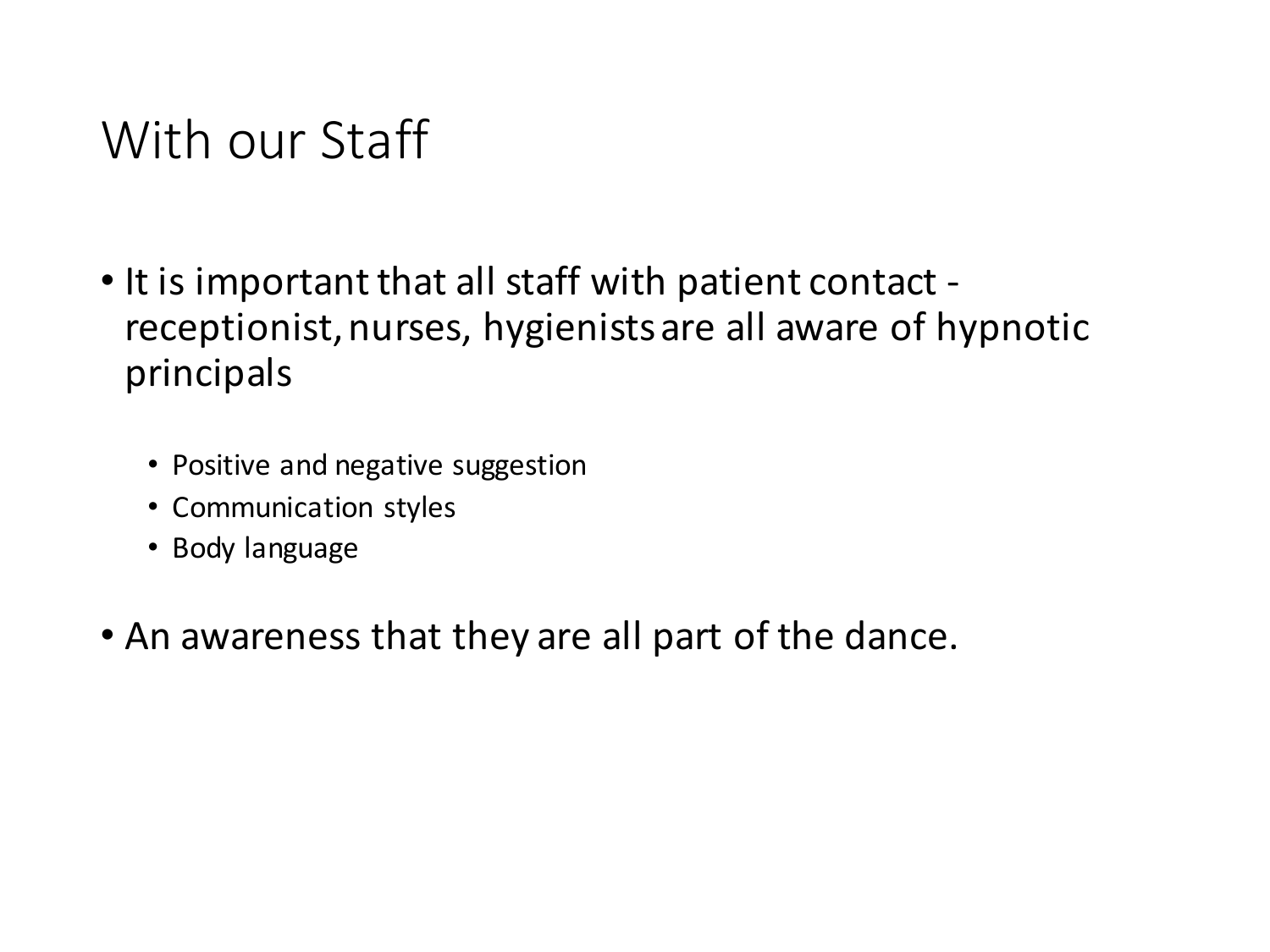## Among School Children –

William Butler Yeats 1927

O chestnut-tree, great-rooted blossomer,

Are you the leaf, the blossom or the bole?

O body swayed to music, O brightening glance,

How can we know the dancer from the dance?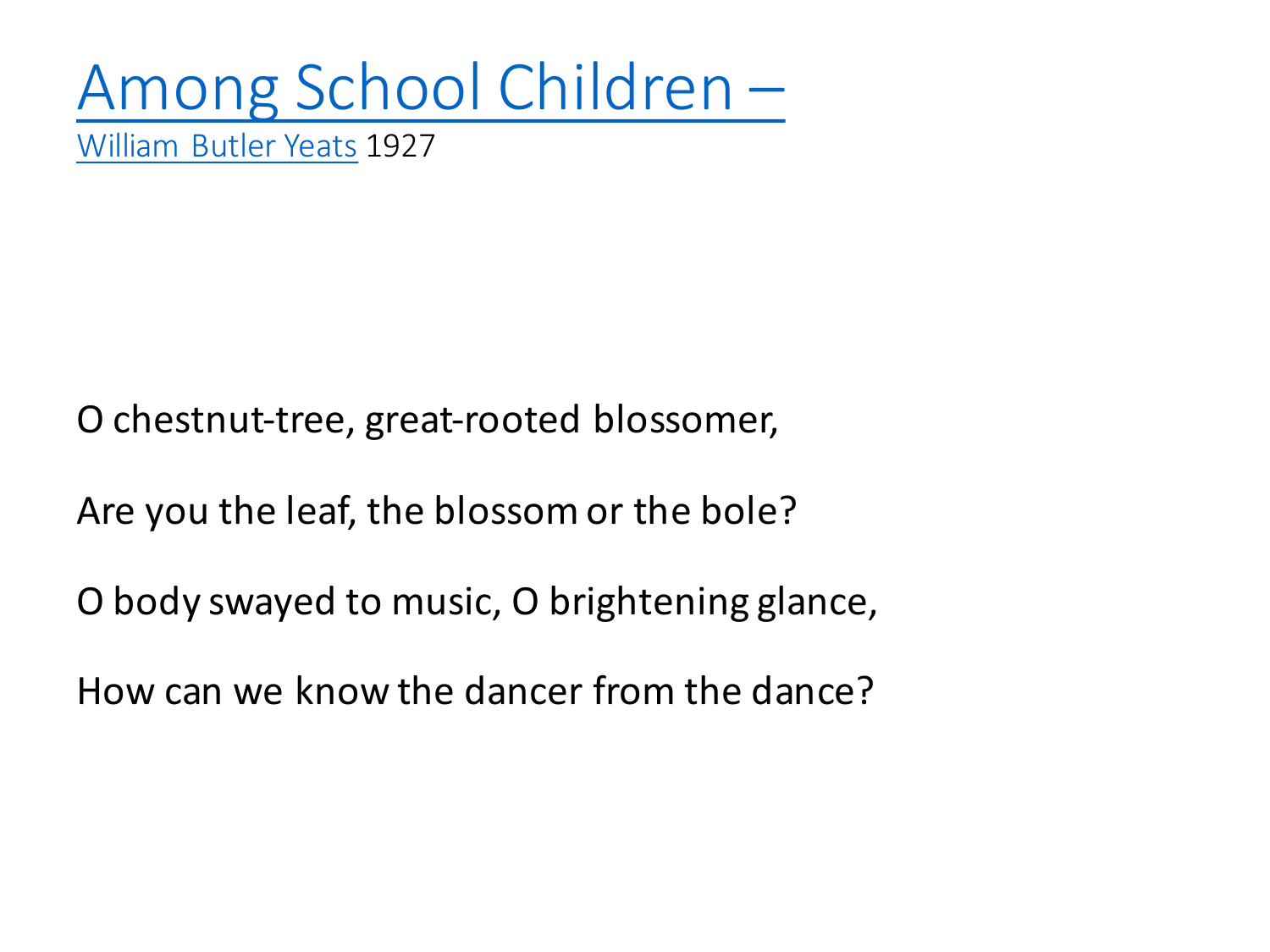#### With Ourselves

•Mindfulness

Moment-by-moment awareness of one's experience without judgement.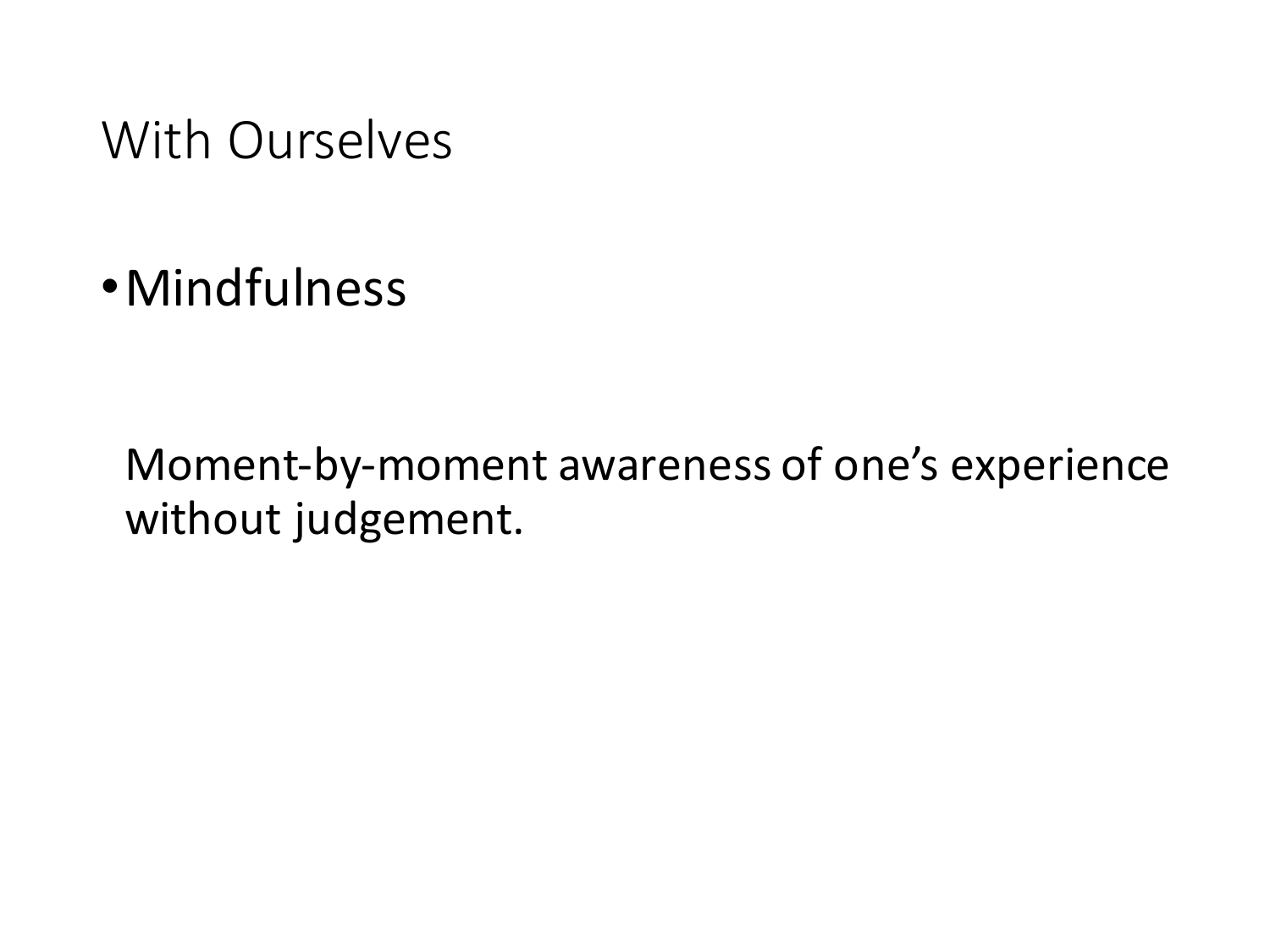#### With Ourselves

• Mindfulness – Evidence

•

- Proven to reduce anxiety, stress and depression.
	- David DM, Hayes JA. What are the benefits of mindfulness? A practice review of psychotherapy-related research. Psychotherapy 2011; 48: 198–208
- Improves emotional regulation which enhances well-being and<br>makes regular meditators less likely to suffer from psychological distress
	- Corcoran KM, Farb N, Anderson A and Segal ZV. Mindfulness and emotion<br>regulation: outcomes and possible mediating mechanisms. In: Kring AM and Sloan DM, (eds). Emotion Regulation and Psychopathology: A Transdiagnostic Approach to<br>Etiology and Treatment. New York: Guilford Press, 2010, pp.339–355.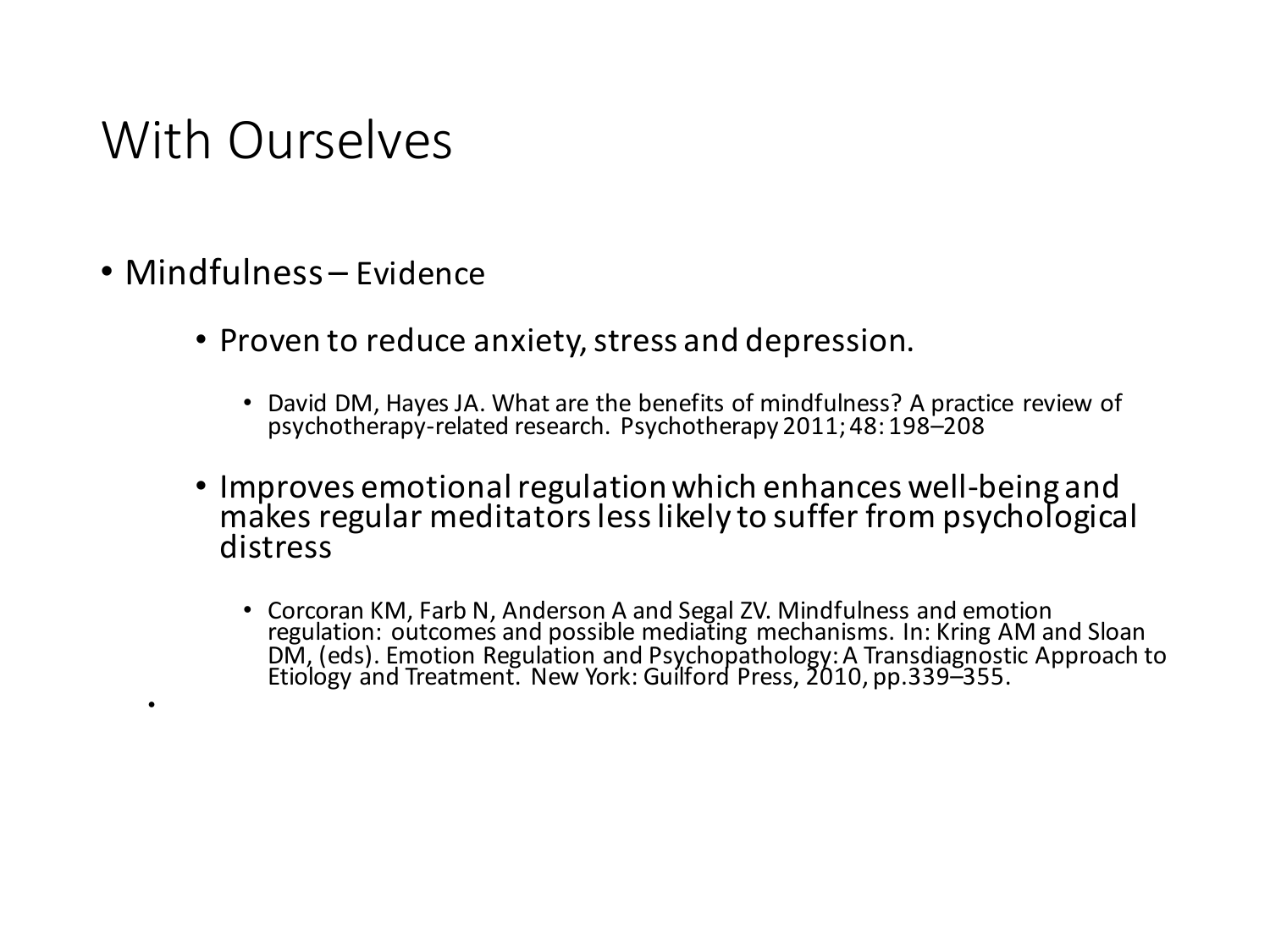### With Ourselves

- Mindfulness and Hypnosis
	- Semmens-Wheeler, R., & Dienes, Z. (2012). The **Contrasting Role of Higher Order Awareness in Hypnosis** and Meditation. Journal of Mind-Body Regulation, 2(1), 43-57.
	- ".... on average, the more hypnotizable a person, the less selfratedly mindful they were in everyday life."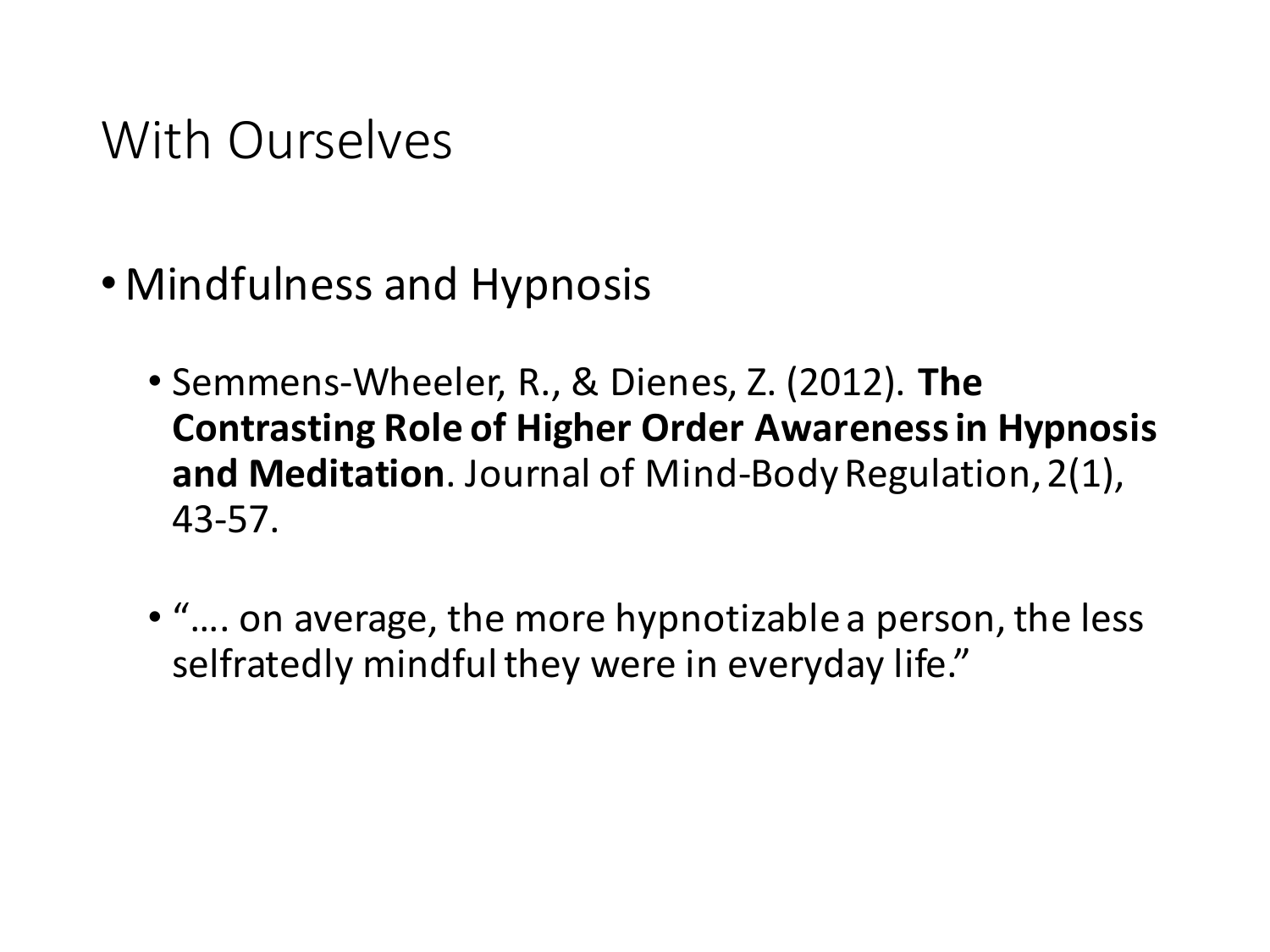- •Hypnosis
	- The subject does intend to act, imagine or pretend; but they are not aware of that intention.
- Mindfulness
	- The project is self awareness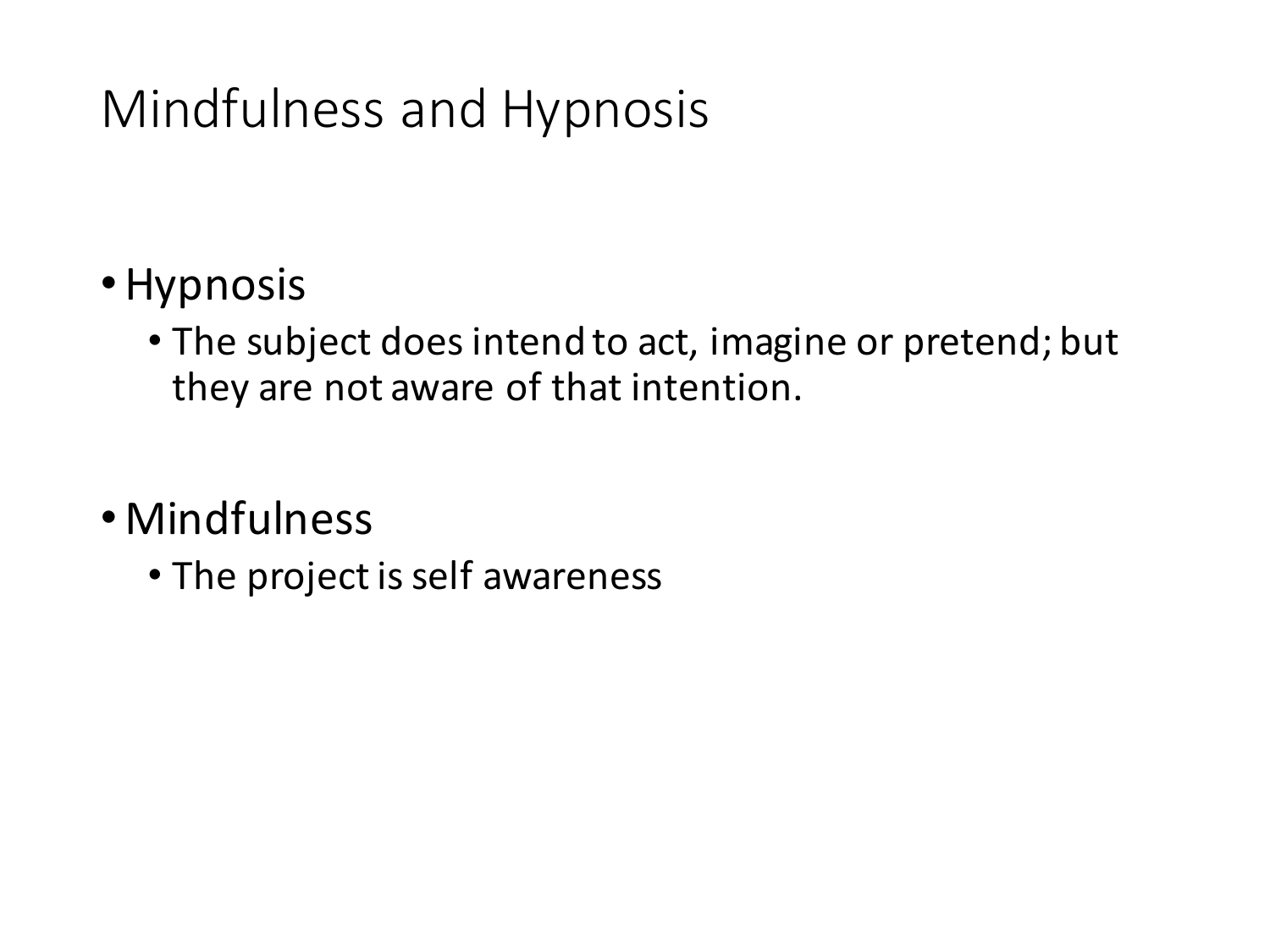• Hypnotic response is centrally a (strategic) failure of awareness while meditation, as a practice of mindfulness, is centrally an enhancement of awareness.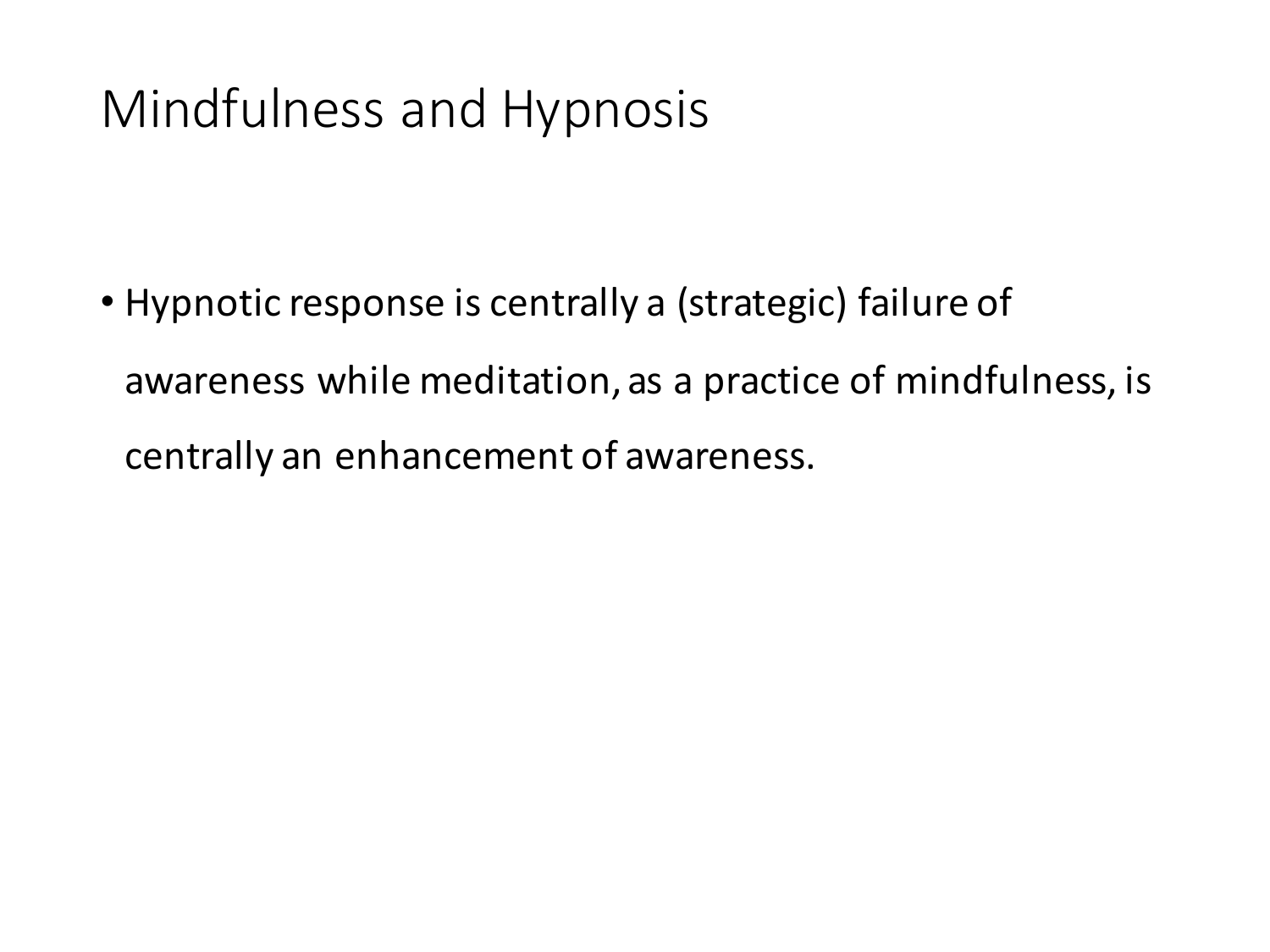• We conclude that it may be hard to be mindless about an intention if one's general tendency is to be mindful. One route to highly hypnotisability may be to avoid chronic mindfulness.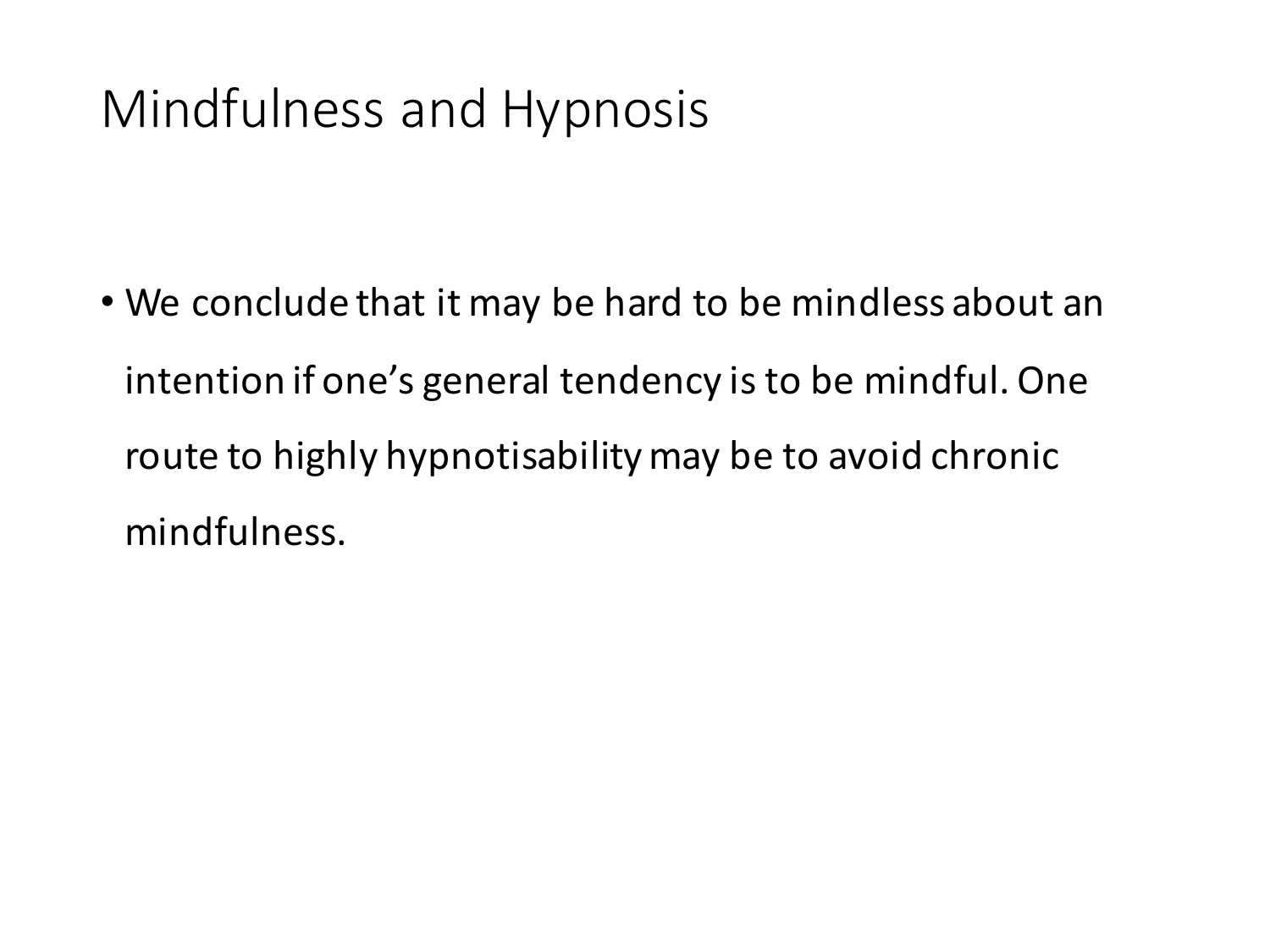#### • Is Promoted to

- Increase immunity
- Decrease blood pressure
- Reduce symptoms in those with anxiety and panic disorders
- Support care of cancer patients.
- Is promoted for treatment of
	- Fybromyalgia
	- Irratable bowl Syndrome
	- Chronic fatigue Syndrome
	- Psoriasis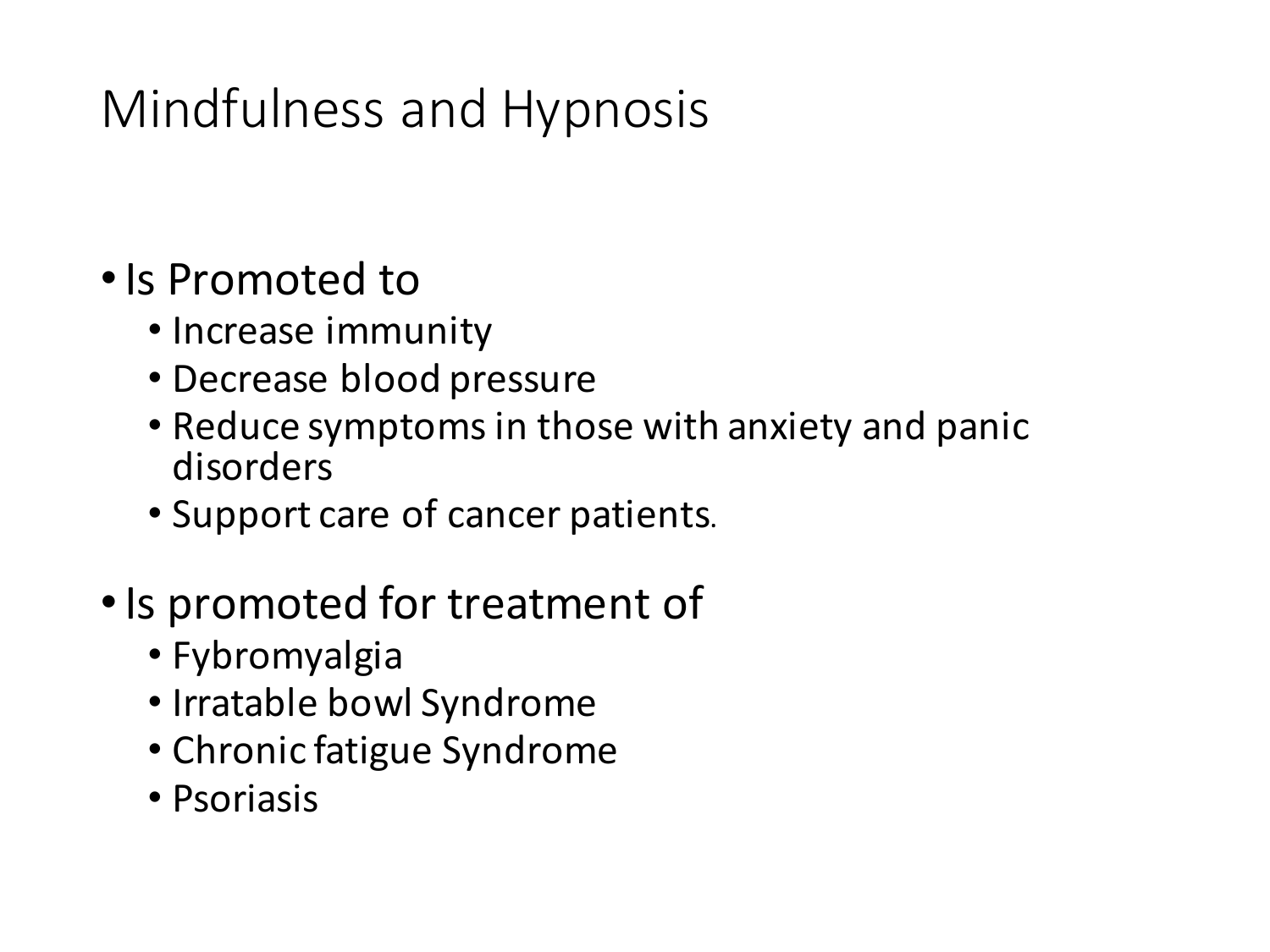## Audit

- Why
	- For ourselves to encourage and confirm that we are on the right track.
	- For others to promote hypnosis as a viable clinical tool.
		- The dangers of a liberal and permissive approach to defining and categorising 'hypnosis'
		- Promoting the academic neuroscience of hypnosis undervalues the clinical affect in practice.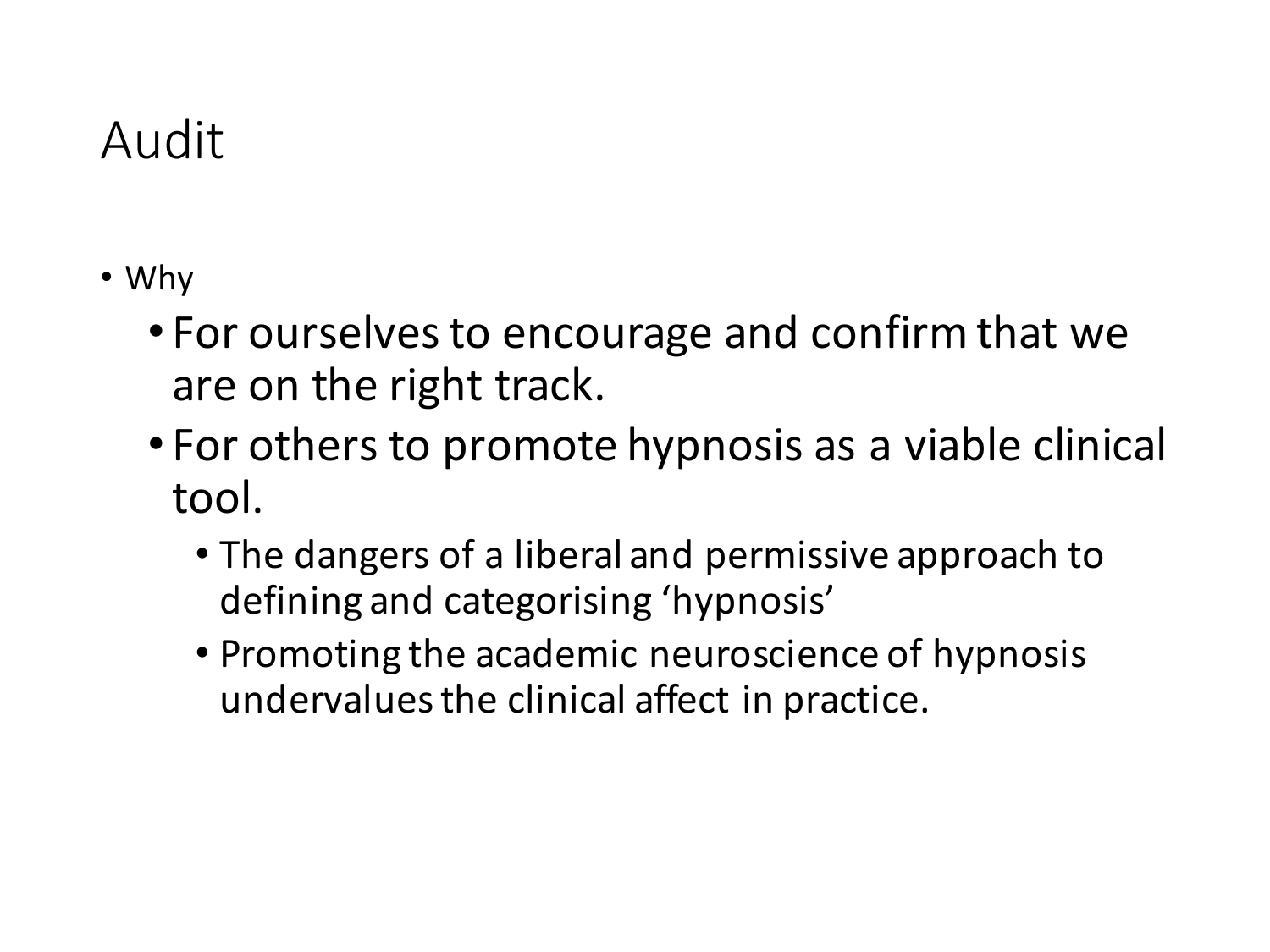**Measure Yourself Concerns and Wellbeing (MYCAW)** 

**First form** 

Full name............................................................. Date of birth ................

Date first completed ...................

………………………………………………………………………………………………………

Please write down one or two concerns or problems which you would most like us to help you with.

1.

2.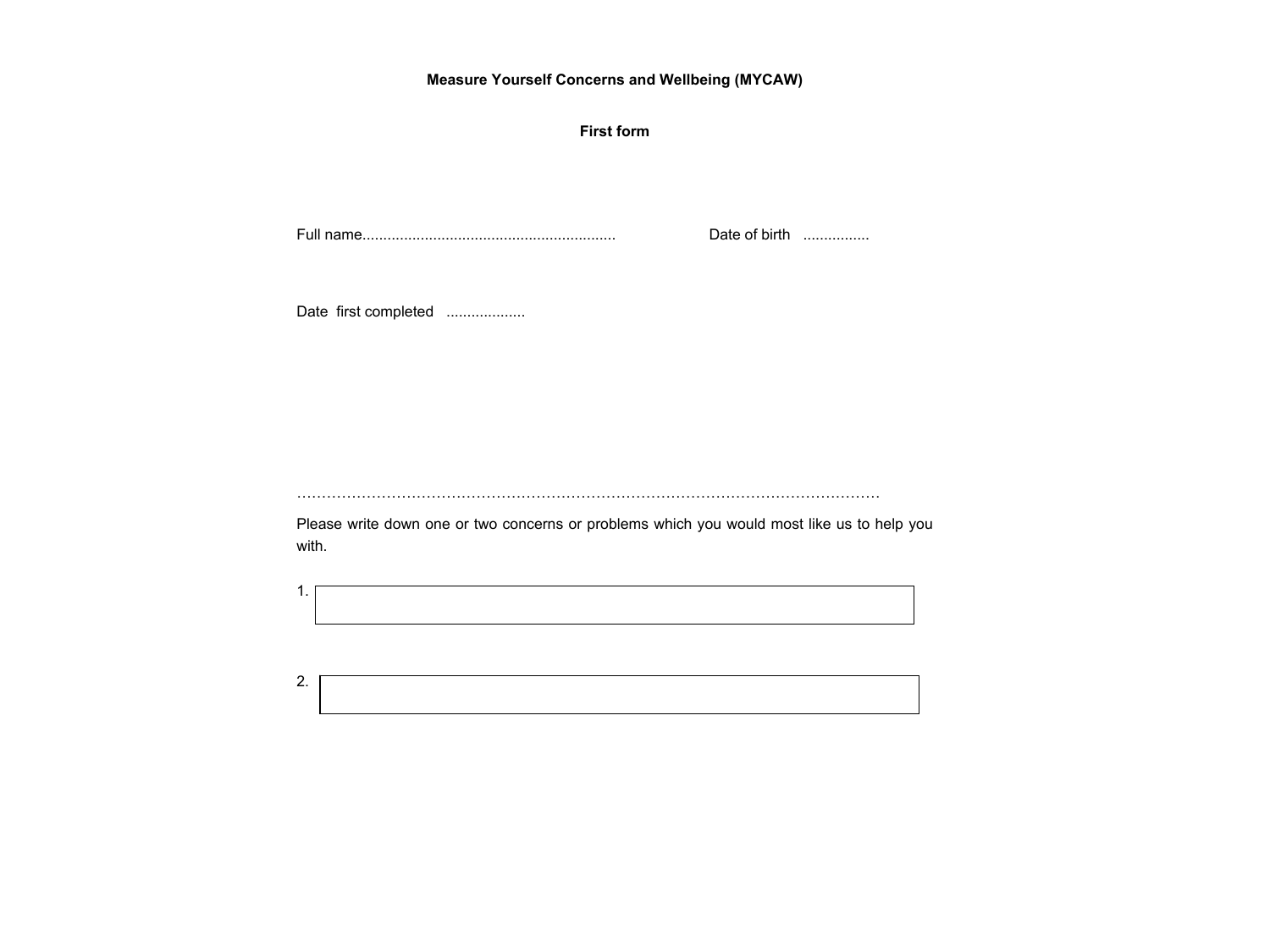Please circle a number to show how severe each concern or problem is now:

This should be YOUR opinion, no-one else's!





Thank you for completing this form.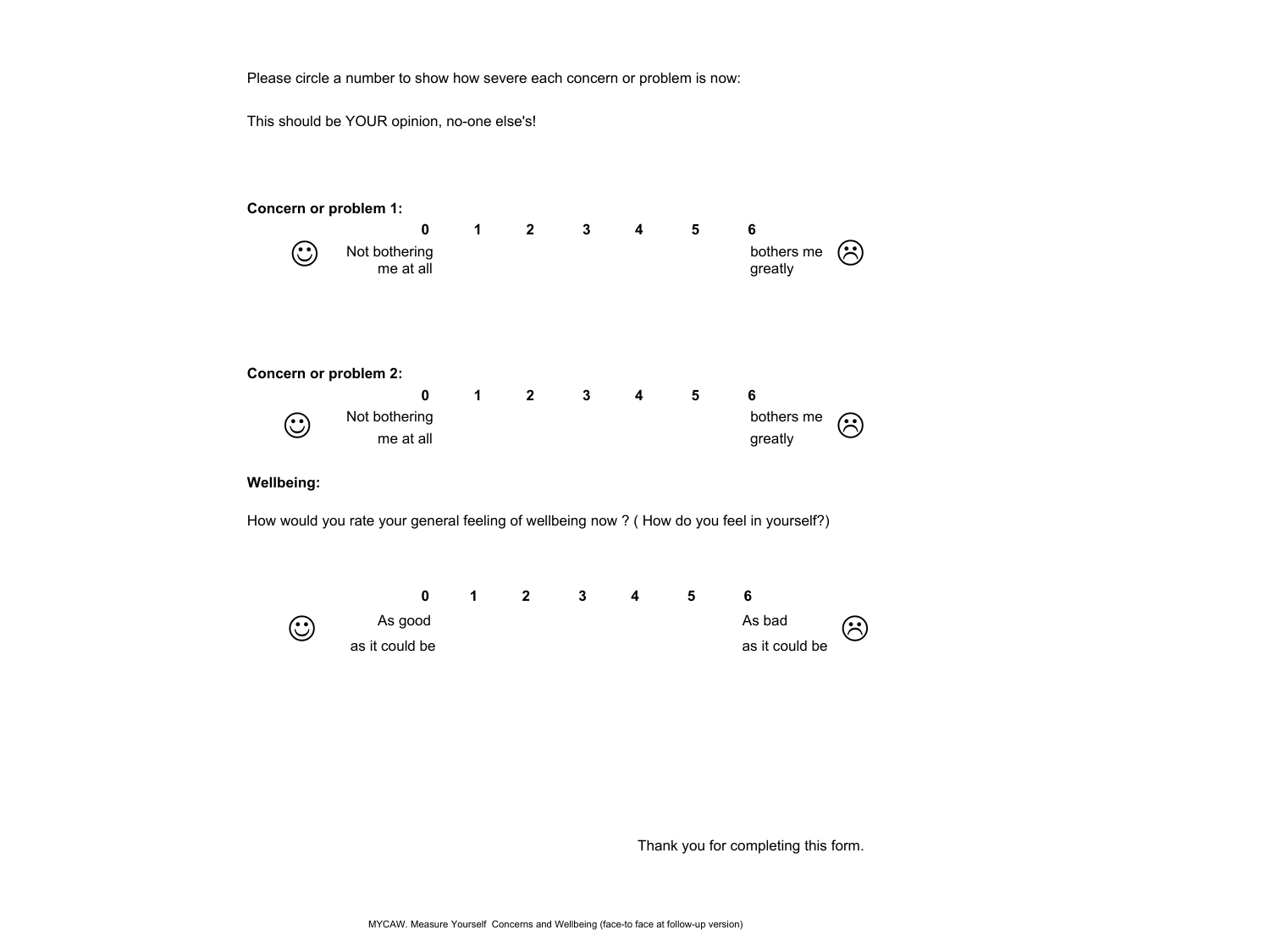#### **Measure Yourself Concerns and Wellbeing (MYCAW )**

**Follow up form** (face-to-face version)

Today's date ...................

Look at the concerns that you wrote down before.

Please circle a number to show how severe each of those concerns or problems is now:

#### **Concern or problem 1:**

|            | 0                                                                                        |   |                | 3 | 4 | 5 | 6                     |  |
|------------|------------------------------------------------------------------------------------------|---|----------------|---|---|---|-----------------------|--|
|            | Not bothering<br>me at all                                                               |   |                |   |   |   | bothers me<br>greatly |  |
|            | Concern or problem 2:<br>0                                                               | 1 | $\overline{2}$ | 3 | 4 | 5 | 6                     |  |
| Œ          | Not bothering<br>me at all                                                               |   |                |   |   |   | bothers me<br>greatly |  |
| Wellbeing: | How would you rate your general feeling of wellbeing now? (How do you feel in yourself?) |   |                |   |   |   |                       |  |
|            | 0                                                                                        | 1 |                | 3 | 4 | 5 | 6                     |  |



#### **Other things affecting your health**

The treatment that you have received here may not be the only thing affecting your concern or problem. If there is anything else which you think is important, such as changes which you have made yourself, or other things happening in your life, please write it here.

#### **What has been most important for you?**

Reflecting on your time with  $\qquad \qquad$ , what were the most important aspects for you? ( write overleaf if you need more space)

Thank you for completing this form.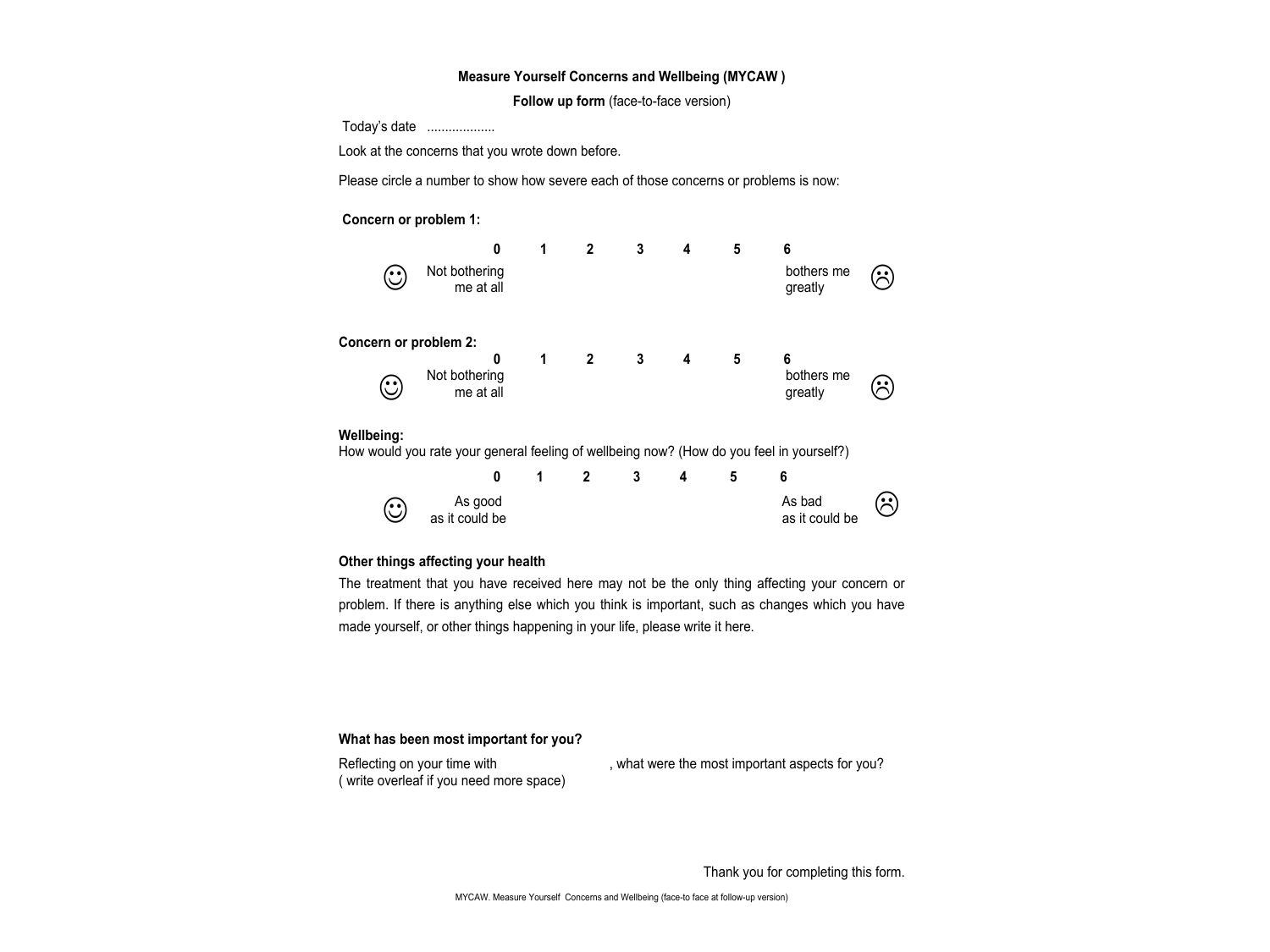1.1 **Did you see your usual or regular doctor today?** 

Yes  $\Box_1$ Not sure  $\Box_2$ No  $\square_0$ 

Thinking about the doctor you have just seen, please answer the following questions as honestly as possible by ticking the box that best fits with your opinion.

|     |                                                        | Disagree    | Neither<br>agree nor<br>disagree | Slightly<br>agree | Mostly<br>agree | Totally<br>agree |
|-----|--------------------------------------------------------|-------------|----------------------------------|-------------------|-----------------|------------------|
| 2.1 | I know this doctor<br>very well                        | $\square_0$ | $\Box_1$                         | $\Box$            | $\square_3$     | $\square_4$      |
| 2.2 | This doctor knows me<br>as a person                    | $\square_0$ | $\Box_1$                         | $\Box_2$          | $\square_3$     | $\square_4$      |
| 2.3 | This doctor really<br>knows how I feel<br>about things | $\square_0$ | $\square_1$                      | 口 <sub>2</sub>    | $\square_3$     | $\square_4$      |
| 2.4 | I know what to<br>expect with this<br>doctor           | $\Box_0$    | $\Box_1$                         | $\Box_2$          | $\square_3$     | $\square_4$      |
| 2.5 | This doctor really<br>cares for me                     | $\square_0$ | $\square_1$                      | $\Box_2$          | $\square_3$     | $\square_4$      |
| 2.6 | This doctor takes me<br>seriously                      | $\square_0$ | $\square_1$                      | $\Box_2$          | $\square_3$     | $\square_4$      |
| 2.7 | This doctor accepts<br>me the way I am                 | $\square_0$ | $\square_1$                      | $\square_2$       | $\square_3$     | $\square_4$      |
| 2.8 | I feel totally relaxed<br>with this doctor             | $\square_0$ | $\square_1$                      | $\square_2$       | $\square_3$     | $\square_4$      |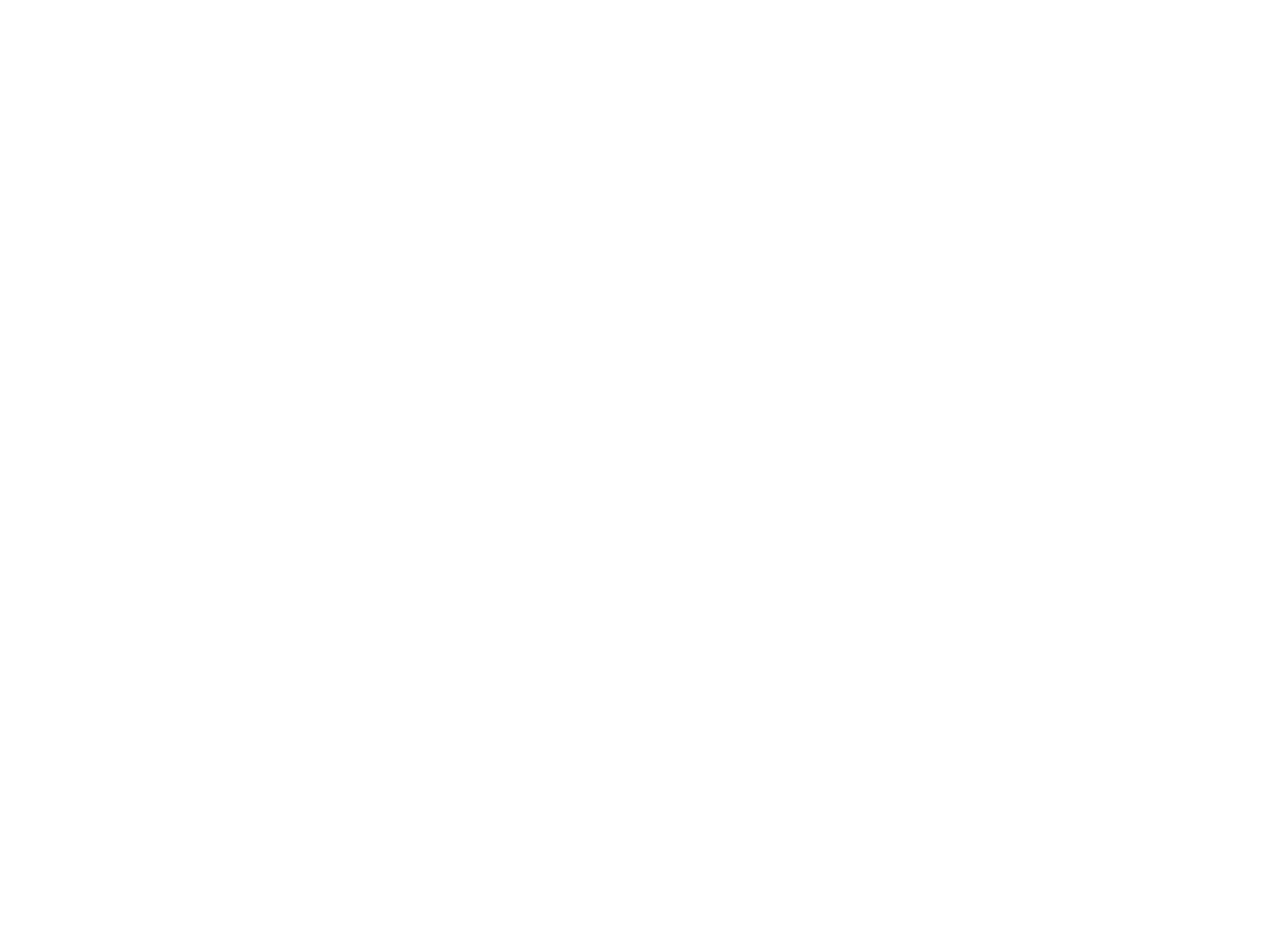- Why
	- "The problem under consideration is the observed divergence or the 'perceived gap' between clinicians and researchers in the hypnosis field. "
- **Darlene A. Osowiec (2014)**
- Philosophy of Science and the Emerging Paradigm: Implications for Hypnosis,
- American Journal of Clinical Hypnosis, 56:3, 216-233, DOI: 10.1080/00029157.2013.858613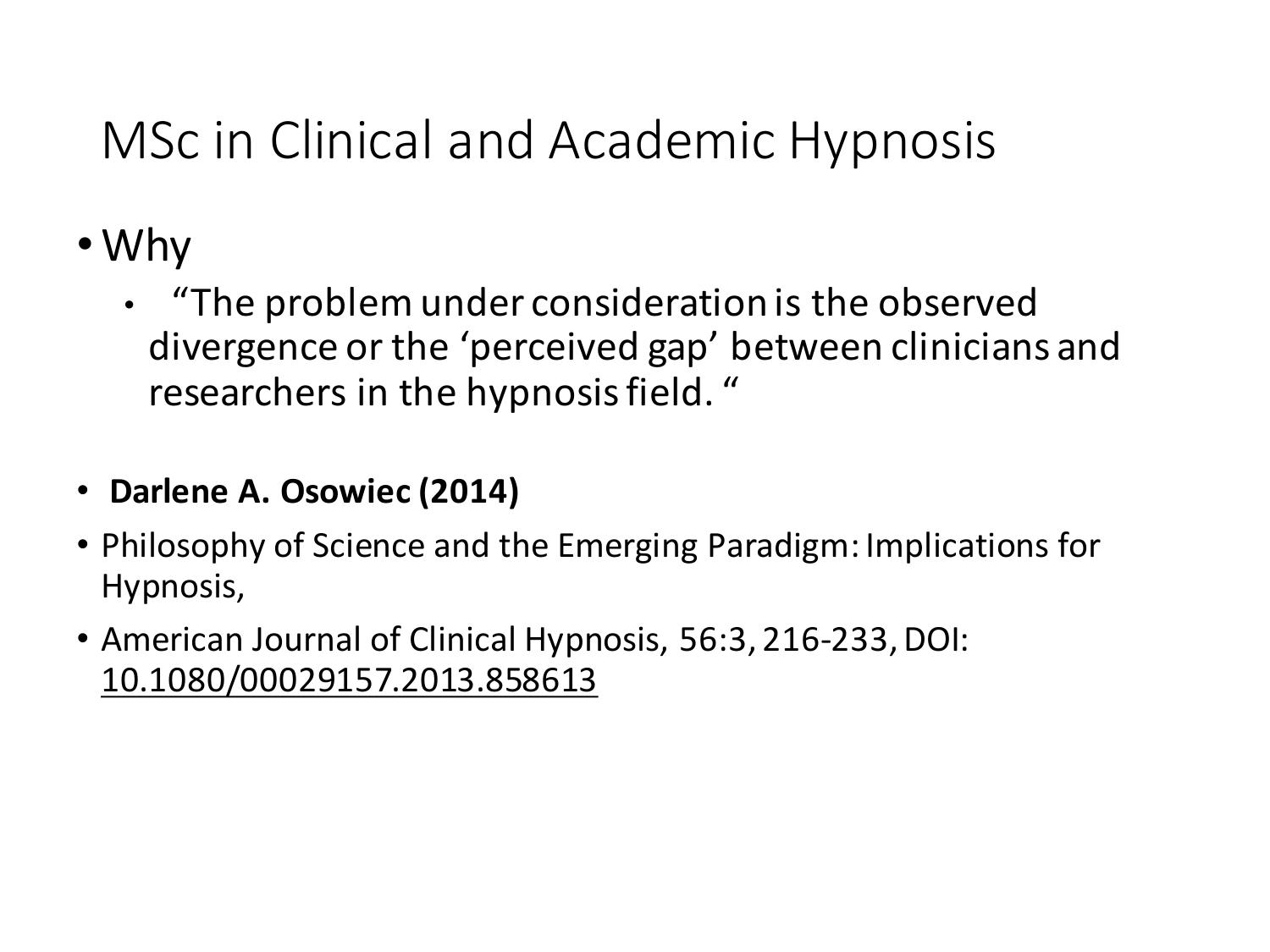- This course aims to teach best practice in the application of hypnosis in a clinical and research setting.
- It will also provide training in rigorous experimental and neuroscientific techniques used in the study of hypnosis.
- By bringing together existing and future clinicians and future academic researchers this course aims to bridge a gap between applied and more theoretical applications of hypnosis.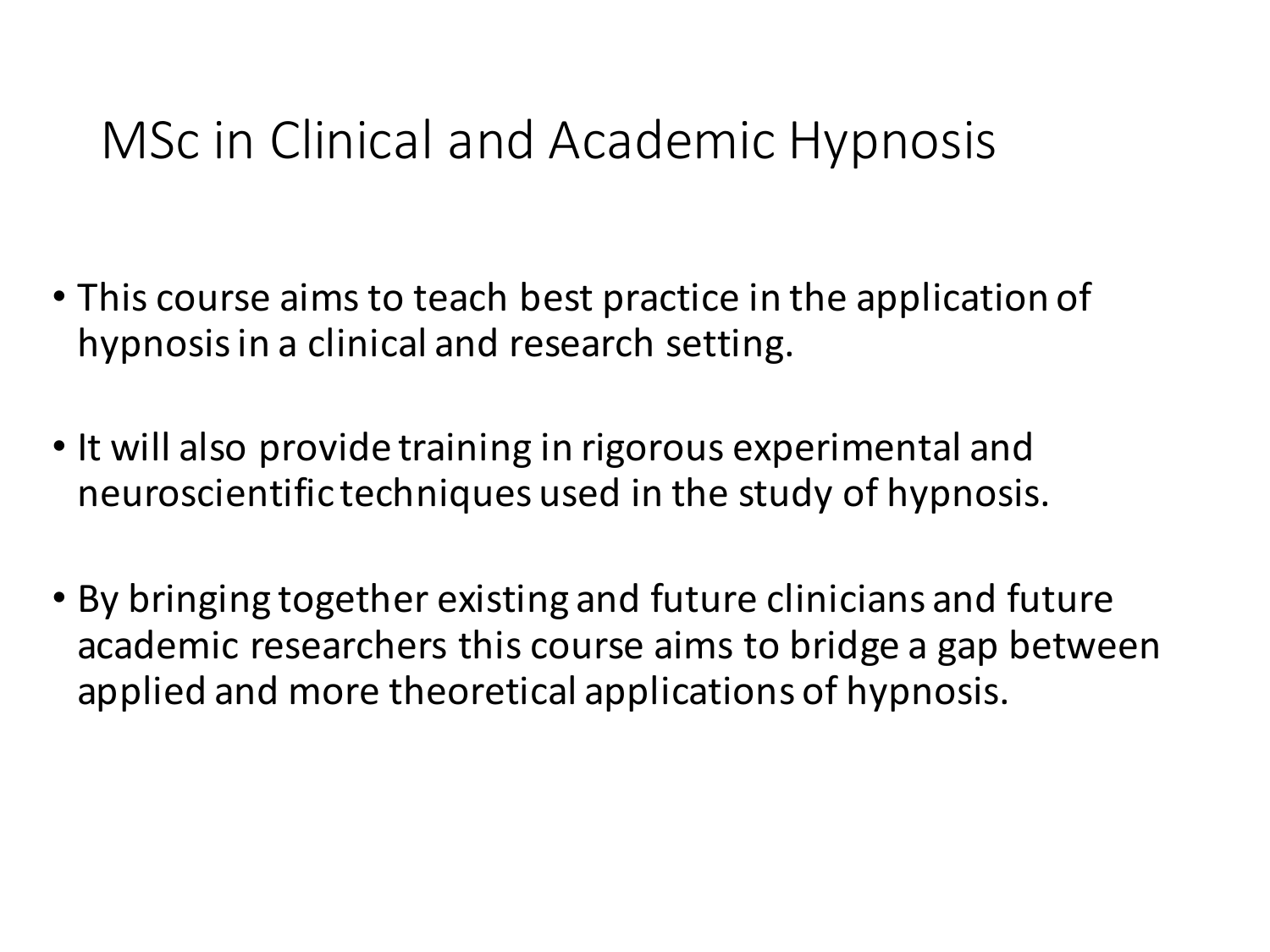- The course is designed for postgraduate health professions and any regulated health professional is welcome and encouraged to apply.
- It will also be ideal for recent graduates of Psychology considering a research career or any psychologists who are chartered members of the divisions of Clinical, Educational, Counselling, Occupational Psychology, or those engaged in research involving altered states of consciousness and hypnosis.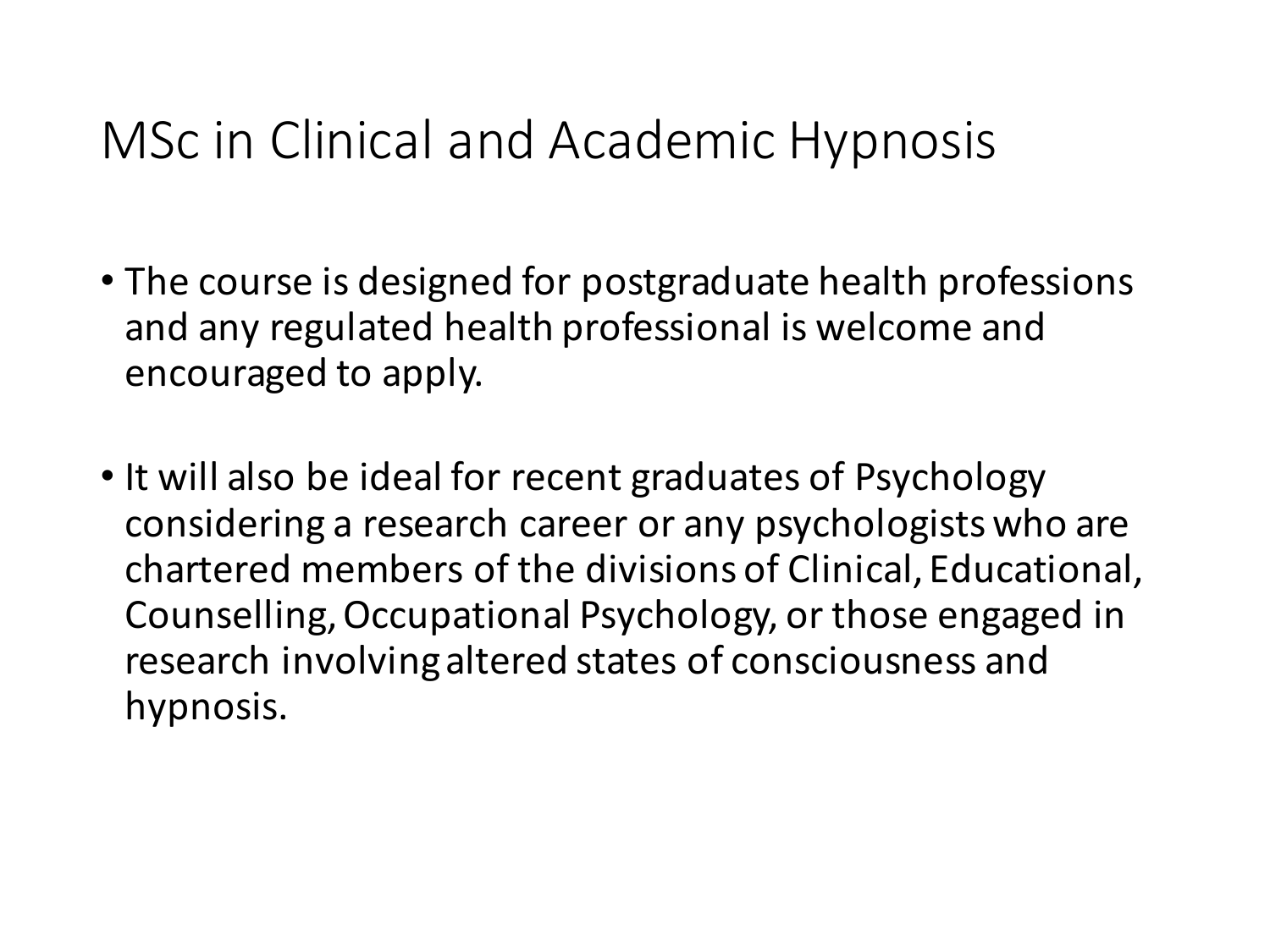- Researchers and clinicians operating from different paradigms.
- On the one hand the empirical academic research approach, relies on a mechanistic model of externally observable, measurable, quantitative data, reducible parts.
- On the other hand, a more holistic model is systems-<br>oriented, qualitative, looks at the whole person, includes subjective experiencing and participatory knowing, is inclusive of and yet beyond strictly biological bases of behaviour.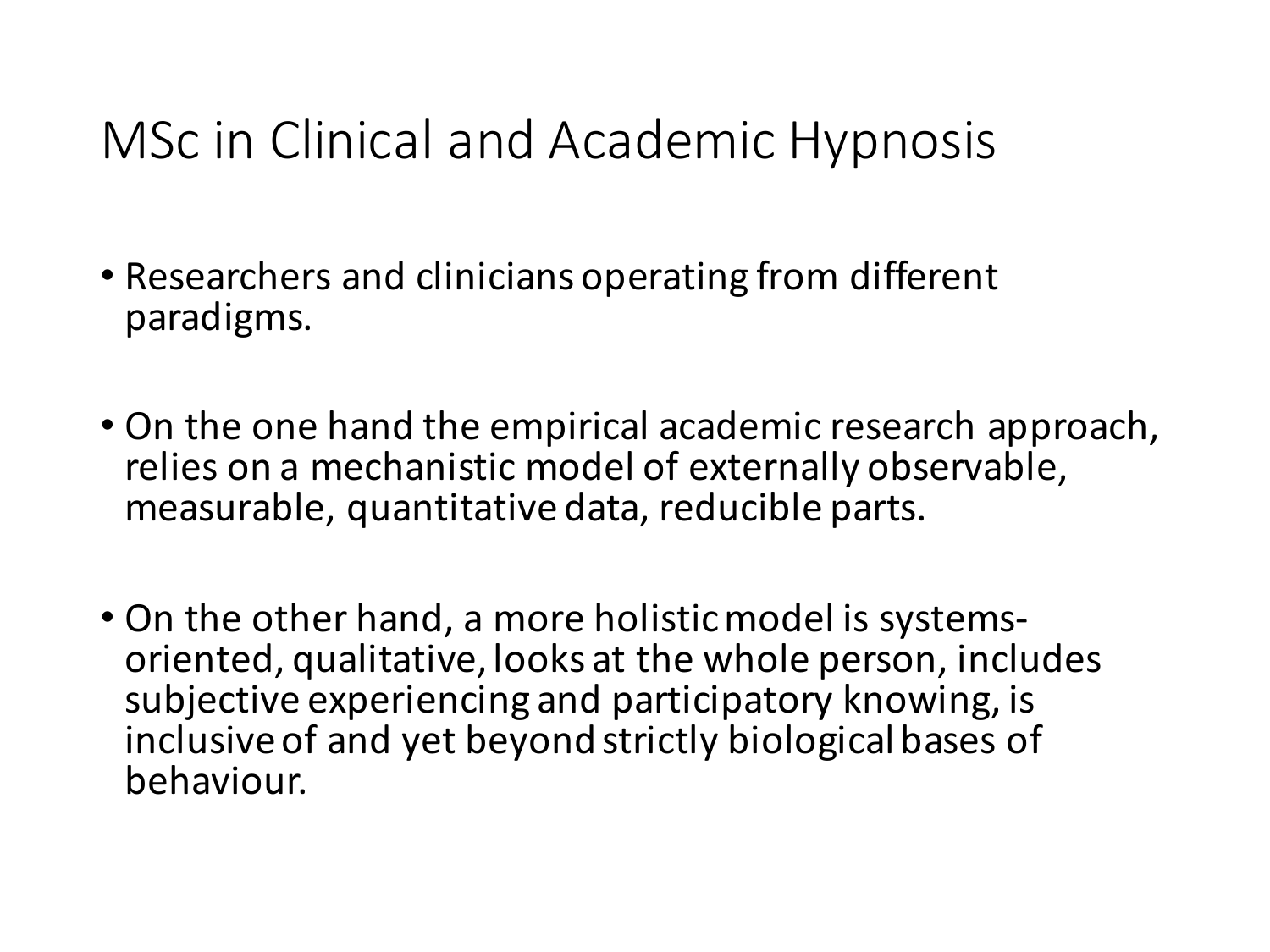• In the hypnosis field, in dialogue or debate, the mechanistic model still garners dominant paradigm status.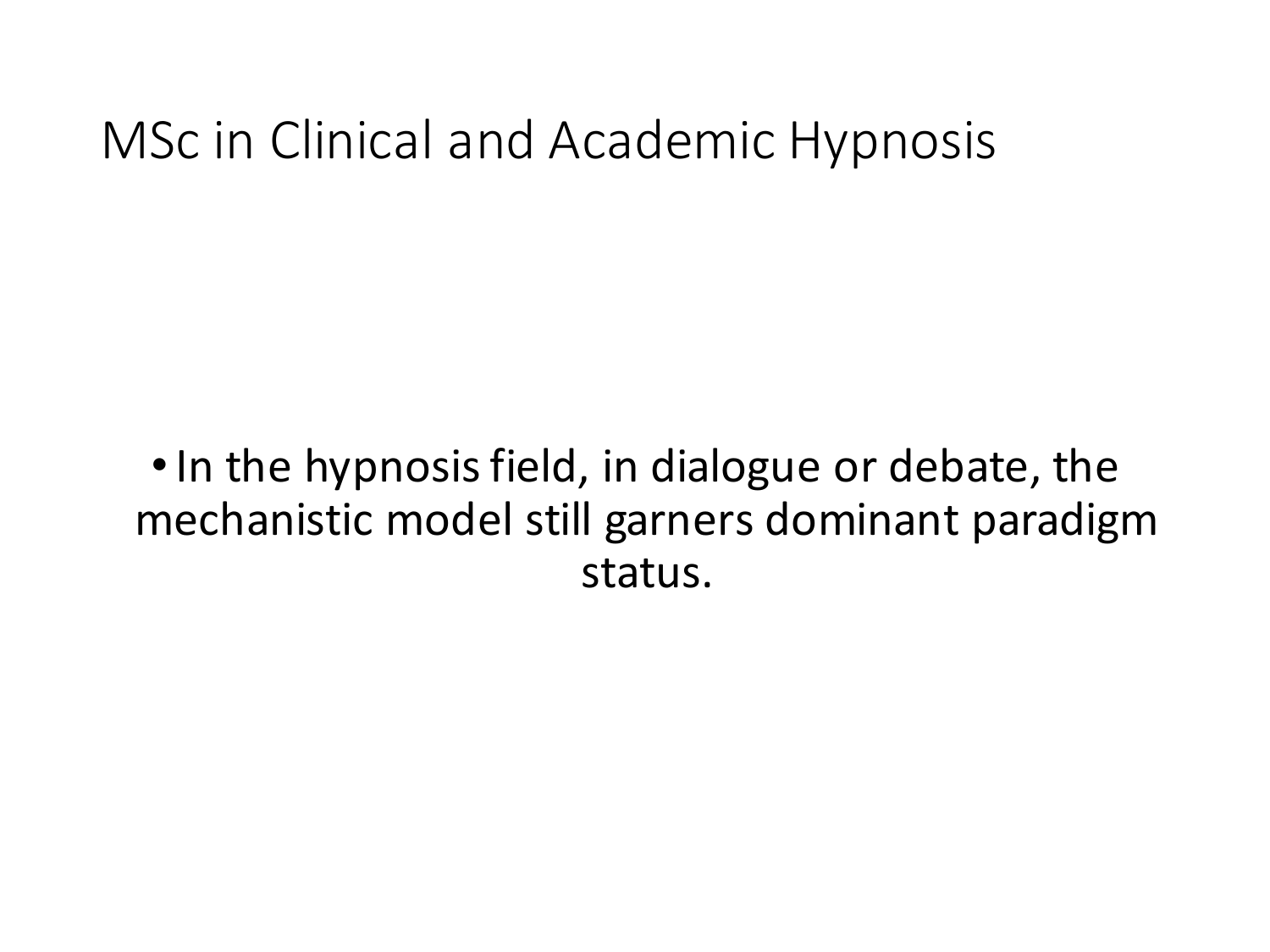- By moving to a "both/and" holistic perspective, the divergence, or extremes of a polarity, will become integrated
- By relinquishing outmoded gender metaphors such as "weak" or "soft" when referring to the clinician because of an approach that does not necessarily produce or adhere to "hard evidence" and "hard data," or large samples of the population, the power imbalance will be addressed